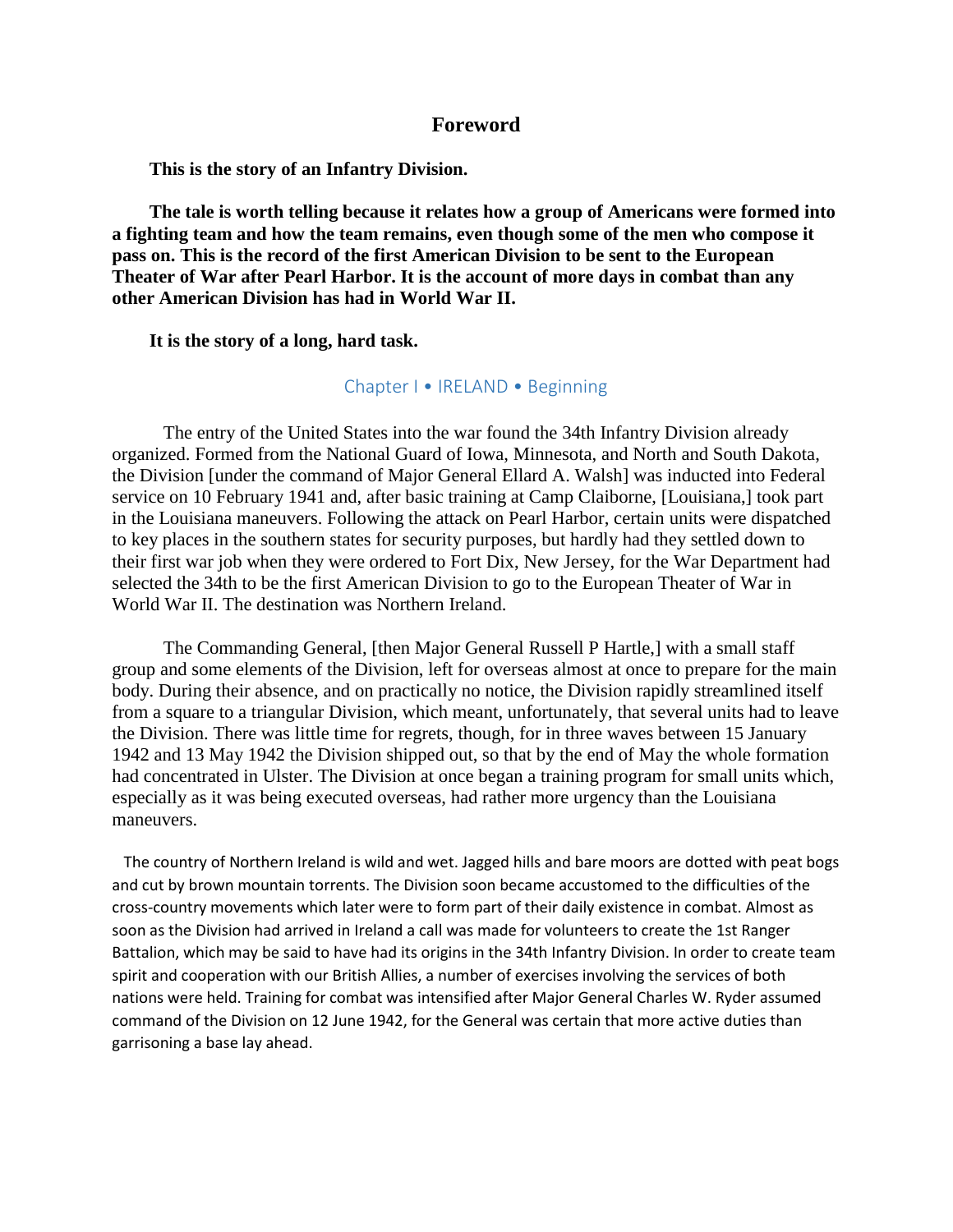#### Chapter II • ALGIERS • Pretending

 In the early part of August [1942] confidential orders were received to move the 168th Regimental Combat Team from Ireland to Scotland in preparation for an undisclosed combat mission. While in Scotland the 168th RCT underwent rugged training for amphibious and mountain warfare. A small inkling of the type of operation which lay in the offing was obtained when volunteers were requested for No. 1 and No. 6 Commando, British units which specialize in amphibious raids and whose toughness is a byword in the Allied services As training progressed, further orders were received from the High Command to constitute a planning group which was to move to London on an extremely secret mission. It was in London that it first became known that elements of the 34th Infantry Division had been selected to take a large part in the first big Allied offensive of the war - the landing in North Africa. The mission was to seize the port of Algiers and to insure that it was kept open for the supply of an Allied army which, moving rapidly eastward, was to occupy Tunisia, taking Rommel's Afrika Corps in the rear.

 The Allied force which General Ryder was to command was given the name "Eastern Assault Force" and was to land near Algiers at precisely the same hour when two other Allied task forces hit the beaches near Oran and Casablanca. It is not of great importance here to study the details of this gigantic operation; it is enough to say that the Eastern Assault Force arrived off Algiers at the appointed time, 0100 hours on 8 November 1942. Due to certain errors, not all of the assault infantry waves were put ashore at the right places. In the case of the 168th Infantry a delay of several hours was caused by the landing of a battalion 17 miles away from its designated beach. Nevertheless, so thorough had been the briefing of all ranks on the situation and mission that the heights overlooking Algiers were under our control less than 12 hours after the first landing craft scraped upon the beach. The 3rd Battalion, 135th Infantry, had joined the expedition at almost the last minute, being given the task of landing from two [British] destroyers after they had smashed the boom guarding the entrance to the harbor. Although a gallant attempt was made to put this plan into execution the boom proved a more difficult proposition than was first thought and before the leading destroyer could bring up alongside the mole, French searchlights and guns had been alerted and severe damage was inflicted upon the two small ships. The infantry who managed to get ashore were opposed by Senegalese troops and French tanks - more than a match for the Americans who had only small arms. When our troops had fired all their ammunition their commander surrendered to prevent further bloodshed.

 Meanwhile, a second American Combat Team [39th Infantry (9th Infantry Division)] and a British Brigade [11th] seized important airfields south of Algiers while the 168th Infantry had patrols in the southwestern outskirts of the city. Throughout the whole of this skirmishing, negotiations were going on between General Ryder, as the Allied representative, and General Juin, French commander.

 On the morning of 9 November, a little more than 24 hours after the assault waves touched down, a conference was held in the main fort of Algiers and an armistice arranged which came into final effect on 11 November.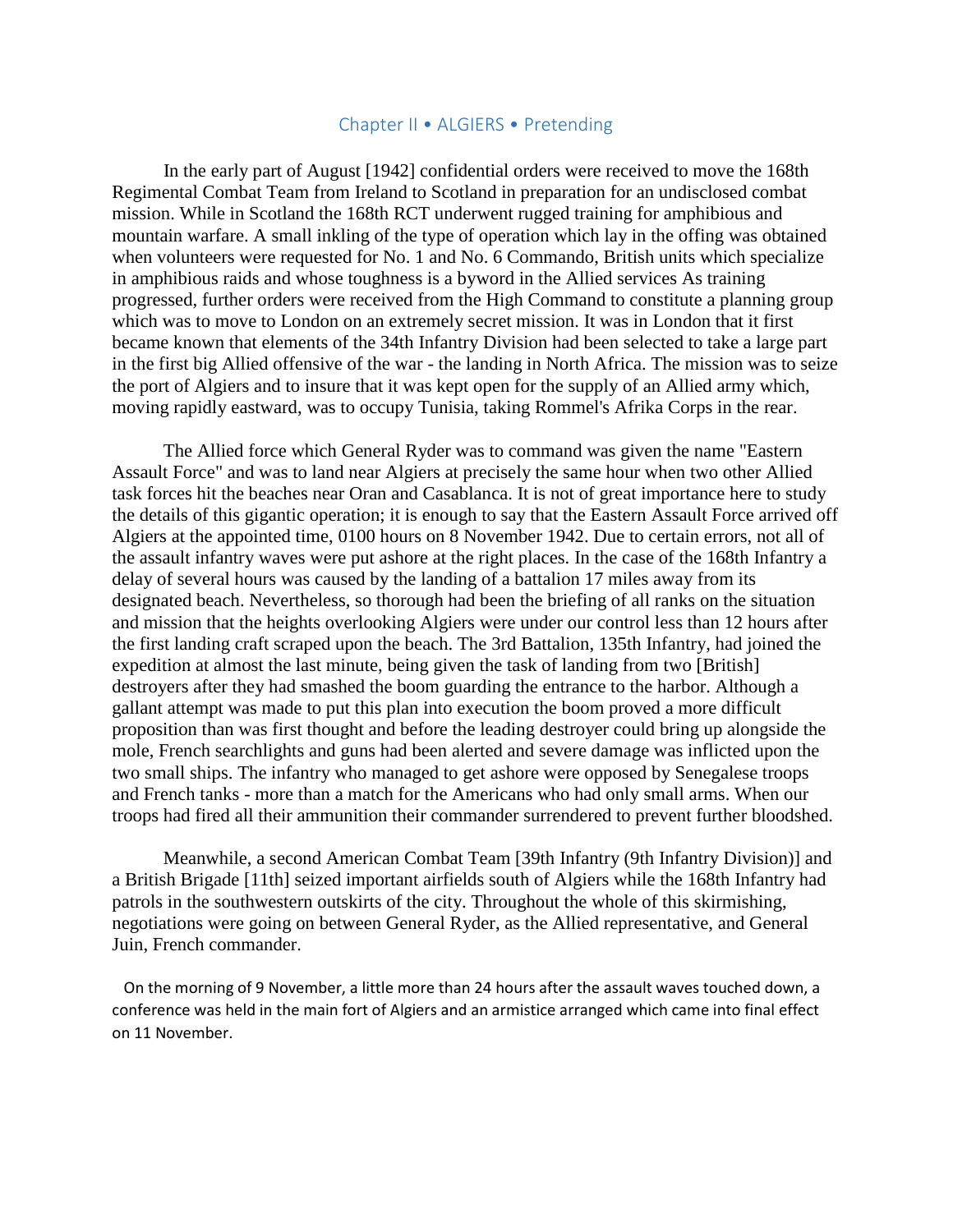#### Chapter III • FIRST DAYS IN TUNISIA • Skirmishing

 Their mission in Algiers completed, elements of the Eastern Assault Force were moved to Tunisia with the First British Army. On 15 November [1942] the 175th Field Artillery Battalion was detached from the Division and left Algiers for Tunisia. The Battalion was ordered to Medjez el Bab to support a French unit already fighting the German-Italian enemy, and went into action on 17 November, repelling an infantry-tank attack. Division troops attached to No. 1 and No. 6 Commando also went into action at the same time on another part of the Tunisian front. On 24 December the 2nd Battalion, 168th Infantry, was attached to the 12th Air Force in Tebessa while the Anti-Tank Company, 168th Infantry, was sent to Biskra, a French desert outpost. The 1st Battalion, 168th Infantry, was ordered to Constantine on 11 January to guard lines of communication and on 29 January the remainder of the Regiment was ordered to the Gafsa-Sbeitla area for operations under command of the 1st Armored Division. It will be seen at this time the 168th RCT was scattered into a number of small units while the rest of the Division was in an entirely different area.

 On 3 January 1943 those units of the 34th which had been left behind in the British Isles landed at Oran and after a short stay in an extremely muddy assembly area just south of the port, closed in at Tlemcen, an ancient city 90 miles southwest of Oran. The 3rd Battalion, 135th Infantry, moved from Algiers to rejoin the Division at Tlemcen, but to offset this the 2nd Battalion, 133rd Infantry was assigned to Allied Force Headquarters as guard troops. That portion of the Division in the Tlemcen area carried out a rigorous training program which culminated in the receipt of orders on 30 January to move to the area of Maktar, Tunisia, and to relieve elements of the 1st Infantry Division and French Troops under command of the French XIX Corps. While the majority of the 34th Infantry Division was getting ready for combat the 168th Infantry and 175th Field Artillery Battalion were already taking part in a kind of Indian warfare in Tunisia.

 An over-all picture of the Division at this time is virtually impossible to draw, so scattered had the formation become. It may be mentioned, however, that the capture of Sened Station in southern Tunisia on 31 January was the first important action for elements of the 168th Infantry. The Regiment did not regather all of its component units until the first week of February when, under command of the 1st Armored Division, the 168th took up positions in the vicinity of Sidi Bou Zid near Faid Pass. The Regiment was still in these positions when the main portion of the Division closed into Maktar and began the relief of French troops in the sector between Pichon and El Ala. The 133rd Infantry, last element of the Division to close into the Maktar area, had barely completed the relief of the French in the sector south from El Ala to the Fondouk highway, when the German breakthrough at Faid was reported. In the face of the enemy successes south of the Division we were ordered to withdraw 30 kilometers west to a new defense line.

 In the meantime the 168th Infantry, engulfed in the rush of German infantry and armor, was surrounded and cut to pieces with very heavy losses. Some of the troops managed to infiltrate through the enemy ring and make their way to Allied lines once more, but when the stragglers were brought together only about half of the Regiment remained; the others were killed or captured.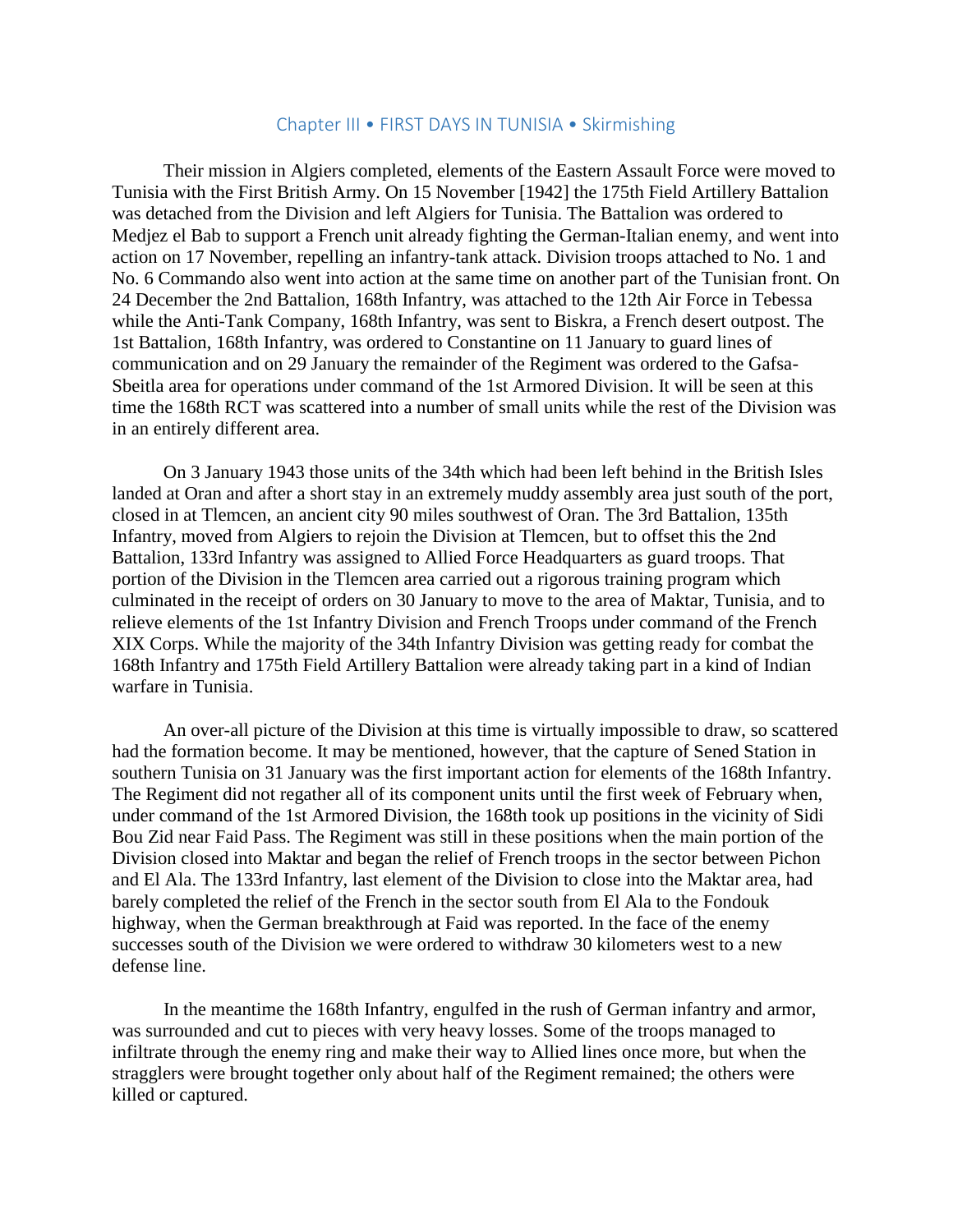On 18 February the main part of the 34th Division, with the 18th Regimental Combat Team (1st Infantry Division) attached, was defending a gap in the mountains leading to the Sbiba-Rohia highway. The Germans moved against this line with powerful armored and infantry forces but, although German tanks succeeded in infiltrating into our positions, all enemy efforts to occupy ground were neutralized by the massed fire of our artillery. However, the German attack which had overrun the 168th Infantry had made such progress through Kasserine Pass that it threatened to envelop the southern flank of the defense line which the 34th was holding. Accordingly, on the night 22-23 February the Division was ordered to readjust its lines.

 The enemy, to our surprise, did not exploit his advance and on the morning of 23 February our reconnaissance disclosed that the Germans had withdrawn.

 Consequently, a mobile group consisting of a battalion of the 135th Infantry, some French tanks and the Division Reconnaissance Troop, supported by field artillery, was ordered to make a reconnaissance south from Sbiba to Sbeitla while a portion of the force proceeded to the Arab village of El Ala. Both these objectives were approximately 40 kilometers away from the starting point - which gives a good idea of the open nature of the fighting of those days.

 Progress was slow. The 109th Engineer Battalion had risen magnificently to their first combat assignment when they made a 35-mile road in three days to assist our relief of the French. They now demonstrated their worth again in the large-scale mine-clearing operation necessary to permit our scouting forces to advance.

 On about 25 February a considerable reorganization of Allied forces in Tunisia was completed and the 34th Infantry Division passed in command to the American II Corps. During the next few days the 813th Tank Destroyer Battalion and the 751st Tank Battalion were attached, followed after a few days by the return of the 175th Field Artillery Battalion and the 168th Infantry. The latter had had a brief period for rest and refitting after their experience at Faid Pass, and the 34th Infantry Division was exceedingly lucky to have been able to draw upon trained soldiers of the 3rd Infantry Division for replacements to bring our battered Regiment up to full fighting strength.

 Men who had left the Division in Scotland to fight in No. 1 and No. 6 Commando, after making a brilliant reputation in operations near Bizerte and around the notorious Green Hill and Bald Hill, also rejoined the Division at this time.

 The 34th Infantry Division was once again together to settle down to learn warfare from scratch and to build themselves up to where they could count upon beating the Germans wherever they were found. Strong reconnaissance was continued to Sbeitla and eastward through barren rocky country to the pass of Kef el Ahmar.

## Chapter IV • SBEITLA - HADJEB el AIOUN • Scouting

 On 4 March [1943] reconnaissance had reached a state where it was possible to consider a resumption of aggressive action. The Division was ordered to make a demonstration in the direction of Pichon - El Ala (the place where the Division had first entered the line and some 40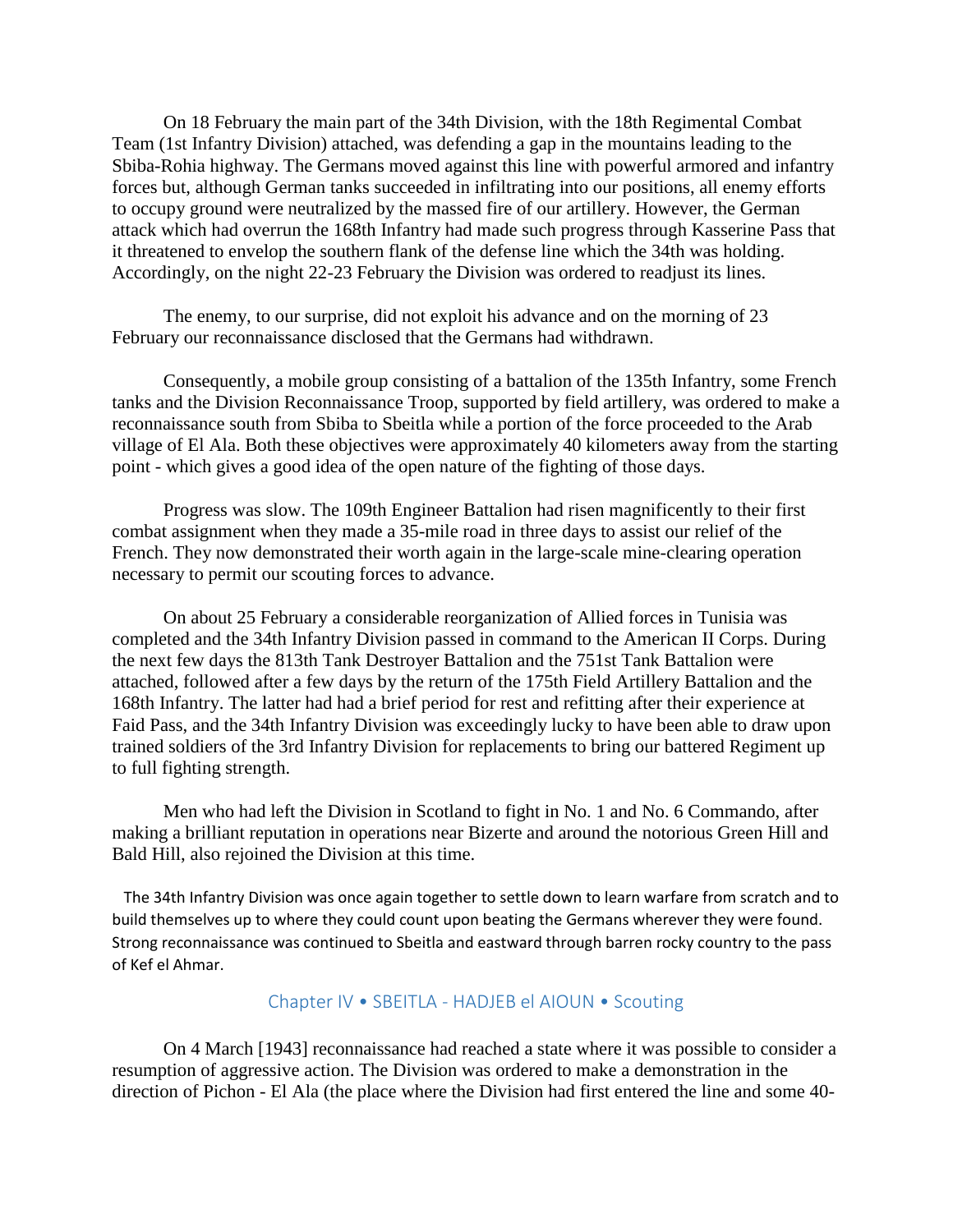odd kilometers east of the front then held) in support of a large scale offensive which jumped off many miles to the south near Gafsa. The demonstration force consisted of the 3rd Battalion, 135th Infantry, with tanks, anti-aircraft artillery, field artillery, the Reconnaissance Troop and the ex-Commando force; a portion of the 133rd Infantry guarded the route of approach and withdrawal by blocking to the southeast. The demonstration force, before it withdrew, penetrated to the outskirts of Pichon with armored reconnaissance vehicles confirming the fact that the enemy occupied this place in some strength.

 Following the demonstration the main line of resistance of the Division was moved 10 kilometers to the east where it was sited to run due north and south since the re-occupation by Allied troops of the Kasserine Pass minimized any threat to our positions from the south.

 By the middle of March the 34th Division line was based roughly on a north-south range of hills some 50 kilometers west of the German positions. The country in between was rocky and sandy, uninhabited except for small bands of Arabs and one or two families of European settlers who farmed some of the land in the vicinity of water holes. The mountains for the most part were steep and had vegetation only on their lower slopes - toward the top they were completely barren. In the whole of the flat land between our own lines and the Germans', cross-country movement by armor was extremely easy since the only barriers were the dried up stream beds called "oueds" which criss-crossed the countryside but were not formidable tank barriers. The only concealment came from clumps of cactus or stunted olive trees which were interspersed over the ground.

 Following the success of the American drive on Gafsa in the south the 34th Infantry Division undertook the job of clearing the plain between its line and the Germans' so that an attack could be launched to seize the key town of Kairouan many miles away. Reconnaissance was pushed to Kef el Ahmar and to Sbeitla. Being inexperienced in warfare our troops were sometimes out-witted by the enemy, notably at Kef el Ahmar where on one occasion one of our rifle companies was ambushed by the Germans at heavy cost to ourselves. When Sbeitla had been reached, the reconnoitering elements turned northeastward and made good progress along the road to Hadjeb el Aioun. Many minefields and demolitions were encountered enroute and bold counter-reconnaissance operations by the Germans made this phase of our activity very exciting. Motorized elements of the Division penetrated to El Ala and then turned south toward Djebel Trozza to come out on the highway near Hadjeb el Aioun where our elements linked up again.

 This was truly open warfare. There were no flanks, no front and practically no rear. One had to be prepared for enemy in every direction. The German airforce was a constant threat and considerable movements of troops took place under the cover of darkness with total black-out.

## Chapter V • FONDOUK • Beating

 By 25 March [1943] our scouting operations had been completed and the Division received the order for its first major attack in World War II. The mission was to jump off from the river line five kilometers northeast of Hadjeb el Aioun and to advance astride a highway to capture and hold Fondouk Gap and the long ridge of mountains which ran in a semi-circle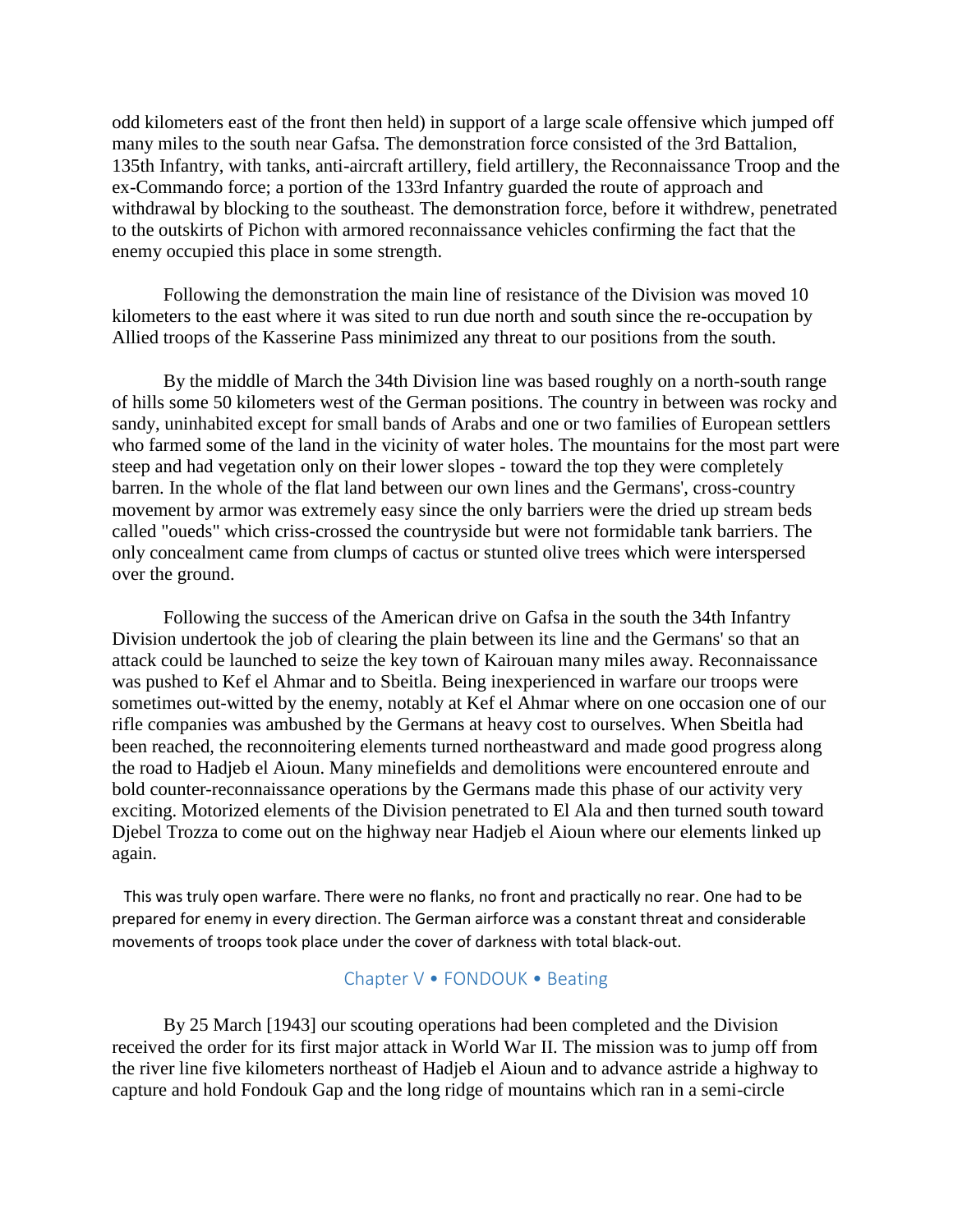southward and then westward from the Pass. All intermediate objectives were rapidly taken. By late 27 March our troops, with the 135th Infantry on the left, the 168th Infantry on the right, and the 109th Engineer Battalion in a screening role further to the right, had reached the mountains.

 The Germans held their line in strength. They had spent a considerable amount of time and effort to prepare positions in the solid rock, many of them reinforced with railroad ties and steel girders. The approaches were bare and flat, completely devoid of cover. Barbed wire and minefields on the bottom slopes of the hills greatly increased the dangers of our assault. Maneuvering was virtually impossible since the enemy could see everything that went on in the flat land. The operation was simply a head-on assault in the face of withering fire from an opponent having ample ammunition and virtual immunity from our counter-fire. With great bravery our troops stormed the enemy position again and again, each time being halted by a wall of fire before they could even carry the first ridge line. Casualties were heavy and grew daily heavier. In their first large-scale action our troops were stunned to find themselves up against an almost impossible task.

 On 1 April the Division was ordered to abandon its efforts and to withdraw to a temporary line until further plans could be made.

 It must not be thought, however, that nothing had been achieved by this gallantry. The Allied High Command had desired that German troops be diverted to the center of the line, that is, the 34th Infantry Division sector. There, they would be unable to influence the large-scale American attack in the south toward Maknassy - where there were great opportunities of cutting Rommel's line of retreat. For a week following our disengagement, the Division was exposed to harassing attacks by the German airforce and artillery while our units could do little to reconnoiter the enemy's position in the face of his commanding observation.

 On 4 April the Division was attached to the British IX Corps for a further operation to seize Fondouk Gap. The plan was that a British infantry brigade [128th] would seize the hills to the north. Upon the opening of Fondouk Gap a British armoured division [6th] would move along the highway to Kairouan and it was hoped to catch a large part of Rommel's forces as they continued their rapid flight northward in front of the Eighth Army. The 135th Infantry on the right and the 133rd Infantry on the left moved up under cover of darkness to a line of departure in the open ground at the foot of the mountain. Dawn had broken before the artillery preparation had lifted and our troops began the advance. Progress was very difficult and costly. The assault battalions were pinned down by machine gun and mortar fire from enemy positions so well camouflaged and so perfectly sited that it was virtually impossible to neutralize them even with artillery fire.

 The British attack on the left had gone rather better and by evening the northern buttress of the Gap had been captured. On the following day a great effort was made by the 133rd Infantry which succeeded in clearing the first hill of the objective. That evening the armored division sent a company of tanks through the minefield protecting the Gap, and although the bulk of the tanks were lost, a path was cleared for the remaining units who followed in rapid succession. The Germans, threatened with the encirclement from the north, withdrew to Kairouan and the Division completed the occupation of the enemy position. A motorized infantry force immediately was sent in the wake of the armor to occupy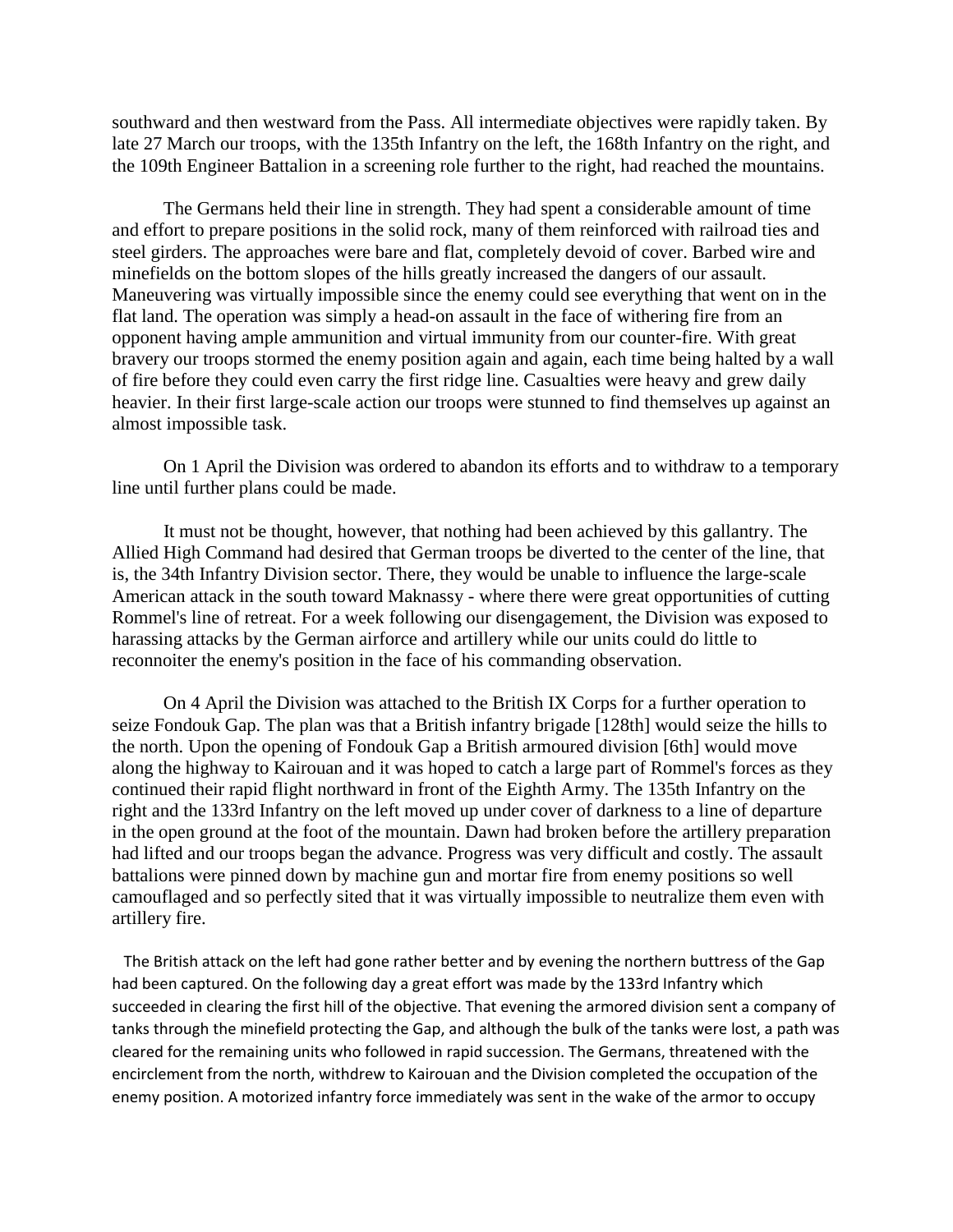Kairouan but this mission was taken over by British troops and the 34th Infantry Division moved to a training area in the vicinity of Maktar on 15 April.

## Chapter VI • HILL 609 • Conquering

 Without exaggeration it may be said that the Division was transformed during the next few days. After a very grueling and somewhat discouraging introduction to heavy combat all units passed through a rigorous week of training with special emphasis on night attacks and the cooperation between infantry and artillery in the assault behind a rolling barrage.

 By 22 April [1943] the Tunisian front had shrunk to a relatively small area in the northeastern corner where the Germans were preparing a strong defense of their last link with the African continent, covering Bizerte and Tunis. II Corps was moving rapidly and secretly to take over the extreme left flank of the Allied front and, initially, the 34th Infantry Division was placed in Corps reserve.

 By 24 April the American attack had progressed to a point where it was considered desirable to relieve a portion of the 1st Infantry Division. Accordingly, the 168th Infantry and later the remainder of the Division entered the line of the 1st Infantry Division's left. The sector of advance given to the 34th followed the railroad from Beja to Mateur along a river valley which also for a part of its length carried a narrow serpentine road.

 The terrain of northern Tunisia was quite a change from that further south. The hills, while just as steep, had considerably more vegetation and the lower slopes were extensively cultivated. As before, though, the higher peaks were bare and jagged and often so steep that to climb them, even without weapons or opposition, was a considerable feat. In order to further the Corps plan of seizing the important communication center of Mateur, to the northeast of our sector, it was first necessary to secure the dominating terrain - Hill 609.

 After stubborn fighting during which our troops showed that they had learned well how to follow an artillery barrage, the attack swung eastward into the hills which lay in the path of our advance to Hill 609. The 168th Infantry protected the left flank of the Division by seizing three high peaks on successive days while the 135th Infantry on the right proceeded to make progress at the rate of one hill a day, using the cover of night to deploy for its attack. The 133rd Infantry was used to support the 135th Infantry during this movement, for the exhausting fighting necessitated periodic reliefs of the assaulting battalions.

 By 29 April the Roman ruins lying about 1000 yards west of Hill 609 had been secured and on the following day there began the brilliant encirclement of the hill, during which one battalion of the 133rd Infantry began movement to the north and east while a battalion or the 135th Infantry seized Hill 531.

 This feature had originally been included in the sector of the 1st Infantry Division who captured it but were later repulsed by a vicious German counterattack. For the protection of our own force it was necessary that we secure the hill whether it was included in our own sector or not. Accordingly, one battalion of the 135th Infantry stormed it and thereby enabled a further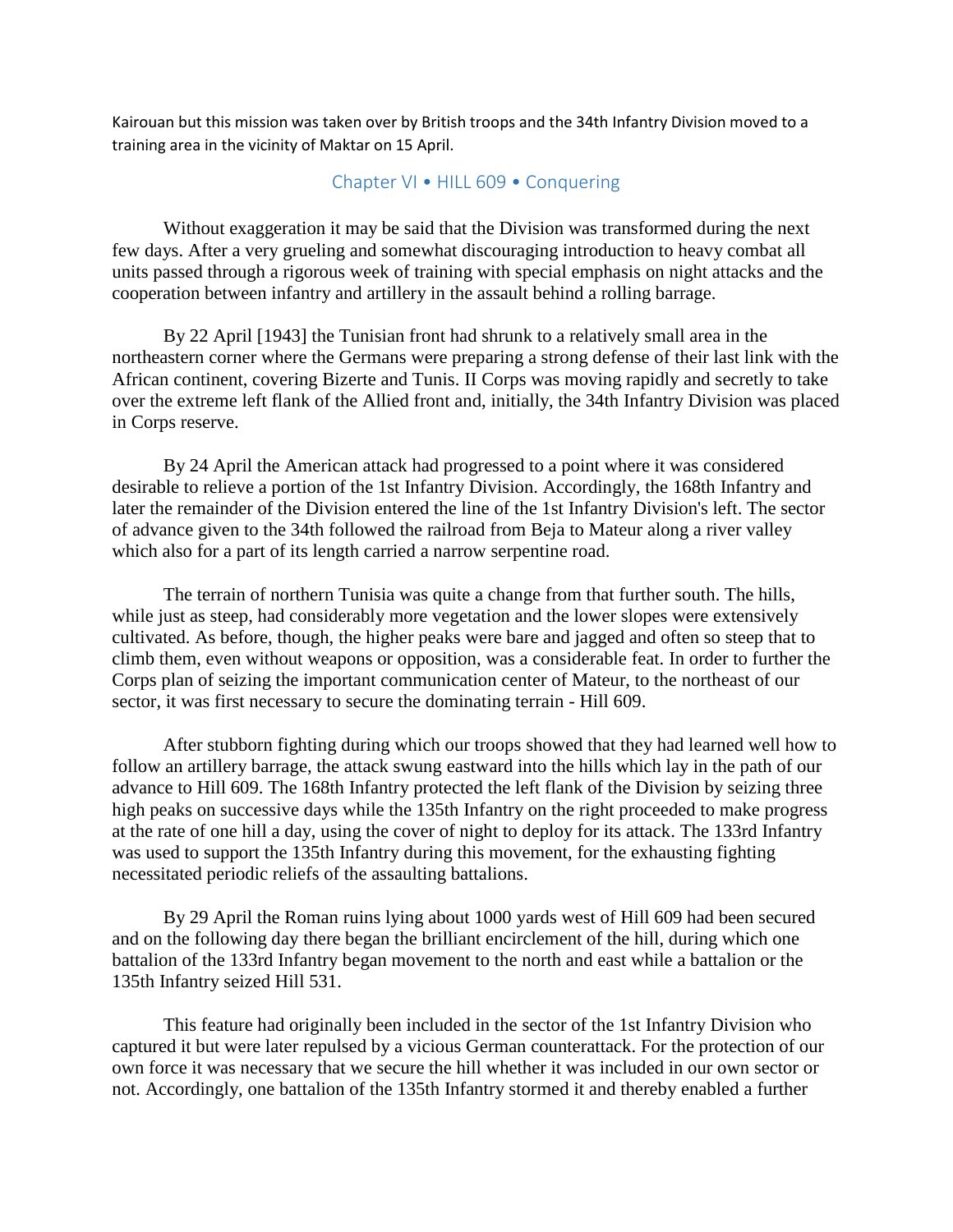battalion to pass through its position to the southeast of the major bastion of Hill 609. Known to the Arabs as Djebel Tahent, this was an enormous mass of rock, its lower slopes covered with vegetation and lined with a number of crude rock walls twisting along the slopes. Direct approach from the west was extremely difficult since the face of the mountain rose almost sheer. On the eastern face, however, an easier approach was possible and it was decided therefore that the way to assault the position was from the German side. The enemy defending the hill came from a German airforce regiment called "Regiment Barenthin" after its original commander. These troops were deeply imbued with Nazi doctrine and were boldly and courageously led. They were on a par with the present-day [1945] German paratroops. Right at the top of Hill 609 these troops had prepared a citadel blasted out of the rock. Only one way up was known, and this was a goat trail which led in from the northeast.

 By 1 May the Division had placed four battalions in a circle around the mountain and, supported by a tank company of the 1st Armored Division and by the heaviest artillery fire we could muster, the assault was begun. The bravery and discipline shown at Fondouk were now reinforced by the wisdom taught during the training period at Maktar and the infantry made encouraging progress. Finally there was nothing left of the enemy position except the stronghold at the very top. The Germans here were trapped, but so long as they remained in occupation of their positions they could bring down very heavy artillery fire on us, directed from the splendid observation post which Hill 609 formed. Using a screen of artillery shells very skillfully the infantry closed to hand grenade and bayonet range. Darkness had fallen and fighting of the most bitter kind took place in conditions where only excellent control and leadership prevented friend from killing friend. Toward morning one platoon succeeded in forcing its way up the goat trail, which the Germans had believed was not a feasible means of approaching their positions, and took the stubborn men of the "Barenthin" Regiment by surprise from the rear. Temporarily stunned, the enemy was quickly overcome and Hill 609 was ours. Immediately a battalion was placed in occupation of it and our artillery forward observers accompanying the foremost infantry elements soon were directing fire upon the rapidly retreating enemy causing great havoc.

 During this action the 34th Division found itself. After knowing bewilderment, bitterness, and hard experience, the 34th now had one of the most outstanding achievements of the Tunisian campaign to its own credit. In his official report to the War Department, General Omar Bradley, commanding II Corps, stated in regard to the fighting at Hill 609, "A strong enemy was repulsed. Fighting all day was intense and bloody. The enemy was engaged with bayonet and grenade, and there were many cases of outstanding bravery."

 During 2 and 3 May the Germans withdrew rapidly to Mateur and II Corps changed its dispositions, 1st Infantry Division crossing over to the left so that the 34th now became the right flank division.

## Chapter VII • EDDEKHILA • Exploiting

 On 4 May [1943] the 34th assembled in low hills west of the highway leading to Chouigui Pass. The mission was to advance along the semi-circular hills which formed the south boundary of the Oued Tine Valley to seize a mountain pass which carried the road eastward to the important junction of Chouigui. The Division's objective was the Pass itself and our advance was to be paralleled by an attack of the 1st Infantry Division to take the hills to the north. The 34th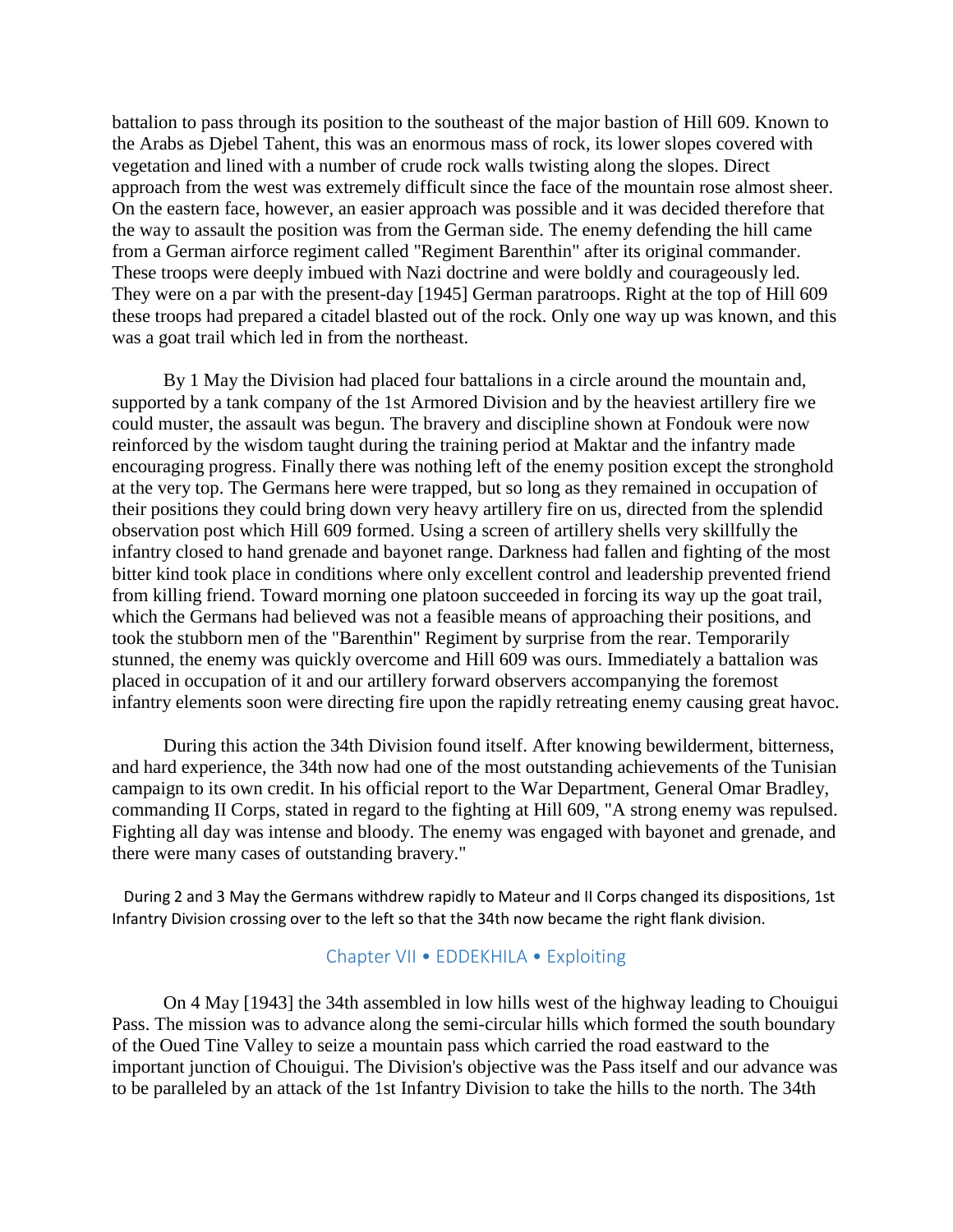Division's plan was to leave the 135th Infantry in occupation of Hill 609 and its eastern satellites until the success of our attack was assured. The assault was to be conducted by the 168th Infantry who, in order to avoid being caught under enemy observation in the flat ground (as had occurred at Fondouk), were ordered to advance across difficult but less dangerous territory in the hills at the southern edge of the valley, taking the little village of Eddekhila, about half way to the objective, and then turning northward to the Pass itself. Any attempt by the enemy to strike the advance of the 168th Infantry from the southern flank was to be blocked off by the 133rd Infantry who, upon order, were to peel off to the south and form a screen behind which the 168th Infantry could continue their advance. The plan worked very successfully. The German position had considerably deteriorated, since the entire Allied offensive was making excellent progress and the Germans must have realized that their days in Africa were numbered. However, this type of mountain warfare is a slow business and it took three days before the 168th was in a position facing north about two kilometers south of the Chouigui. The Germans continued to resist but on 8 May they made a sudden withdrawal and our troops occupied the Pass without opposition. The road running through the gully from Eddekhila had been heavily mined and a day of hard work by the engineers was needed to open up the highway so that our artillery could pass through to the east side of the Pass and support further advances by the infantry. Immediately after the road was opened tank destroyers and motorized infantry patrols were sent out in all directions - to the important town of Tebourba some six miles southeast of Chouigui village and northward from Chouigui to Mateur. Many prisoners of war were taken but the fanatical "Barenthin" Regiment, having stopped the 1st Infantry Division, continued to resist in the hills even after opposition in the rest of our sector had stopped.

 The 135th Infantry with a field artillery battalion in support was moved rapidly by truck to the east side of the hills in which the Germans were lurking and the whole area was thoroughly combed by our infantry while a screen of tank destroyers waited in the valley to gather up the Germans as they were forced out of their hiding places. During this time the 1st Armored Division, having pushed boldly to capture the key road junction of Mateur north of the 34th Division sector, had advanced northeastward and was harrying the disorganized enemy who had no safe place to which they could retreat. Bizerte was captured by the 9th Infantry Division and an armistice was signed under which all German forces north of the Mejerda River, which flowed through Tebourba, surrendered during the morning of 11 May 1943. Two days later the entire German and Italian forces in Tunisia surrendered unconditionally and the Tunisian campaign had been won.

## Chapter VIII • TRAINING FOR EUROPE • Preparing

 The fighting in Tunisia came to an end on 13 May 1943. The Germans had suffered a major defeat. Many of the finest Allied troops had been required to beat them yet the war was so exacting that there was little time for self-congratulation. Almost at once, preparations were begun for the conquest of Sicily, and the 34th Division received the vital, if not very exciting, job of helping the invading troops to make a smooth departure from Africa.

 The 34th were the "housekeepers" for Sicily. Several provisional truck companies were organized using vehicles, drivers and mechanics from the Field Artillery Battalions of the Division who, day in and day out, hauled gasoline to the airfields in an effort to slake the thirst of the bombers paving the way for the landings. The Infantry Regiments set up staging camps for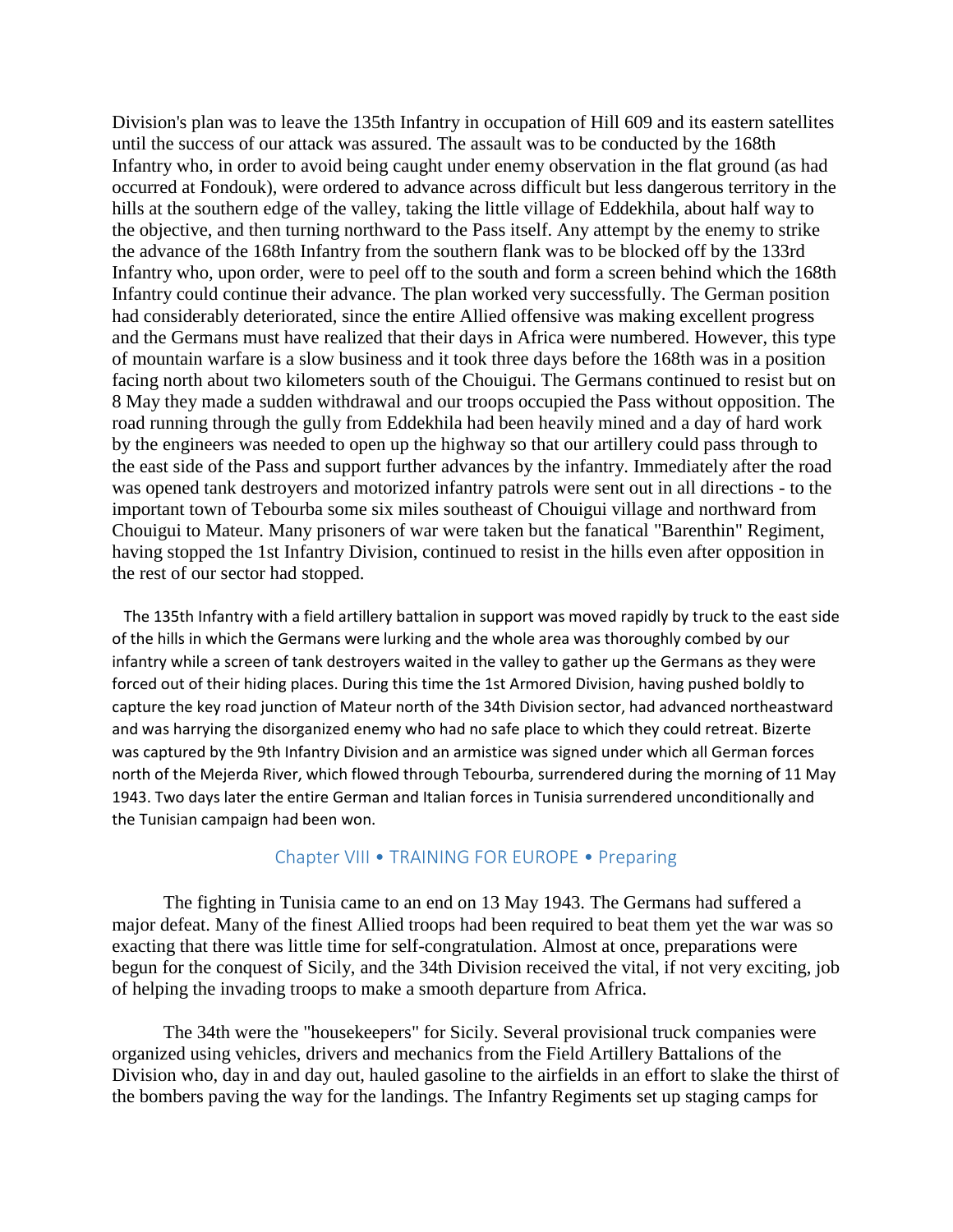the assaulting troops, furnished the cooks and KPs - yes, and dug the latrines. The task was not pleasant, but it was done.

 Not all was work though. Our French Allies, whose small, poorly equipped Army had fought so magnificently at our side during the campaign, had decided upon a Victory March through the streets of Tunis. The U.S. troops who had taken part in the African fighting were represented on this occasion by the 135th Infantry Regiment who marched past in a solid mass under the palms of the Boulevard de Gallieni, to the vigorous applause of the crowd. There was no complacency in the Division however. Wise soldiers learn from their experience

The Commanding General called for a school to be held in which the lessons learned in Tunisia could be studied and broadcast throughout the 34th. All of the staff and demonstration troops came from the Division itself, and they placed great emphasis on the training of small unit leaders and on the practical way to do things. After some delays and difficulties the school opened near Tebourba in what must have been the hottest olive grove in Africa. It was a very serious school - all concerned went there to get all they could out of it, for, as the General said in his opening address, "We shall fight in Europe, and we shall find there that, in comparison, the Tunisian Campaign was just a maneuver conducted with ball ammunition." In the meantime the troops assembled into dumps much of the vast booty of war which the Germans, by their surrender, had let fall into the hands of the Allies. The 135th Infantry manned a huge prisoner of war camp near Bizerte, capable of handling 10,000 prisoners, which rapidly filled up as Allied victories in Sicily mounted. The 168th Infantry, not letting their pride stand in their way, did yeoman service in the Bizerte docks discharging ships.

 After Sicily - the European mainland. A stiff job, in which only good troops with good training would survive. At the end of July 1943, the 34th Division handed its housekeeper's apron to other units and boarded its trucks and the decrepit French "40 & 8's" for the long and dusty ride to Oran. Assigned to Fifth Army, the 34th went with a will through the tough, efficient program of the Invasion Training Center, with its realistic street fighting, its obstacle courses, its live artillery barrages, its "ball ammunition". You get out of training only as much as you put into it - and [British] General Alexander said that he had never seen troops "go at it" with such spirit. As so often happens, not all the troops were able to complete the course, for time was passing - D-Day loomed ever closer.

 It was during this training program, too, that an important addition was made to the infantry strength of the Division. The 34th had been selected by the War Department to demonstrate to the world that U.S. citizens of Japanese descent could fight alongside other Americans in full confidence and efficiency. The 100th Infantry Battalion, composed almost exclusively of these American "Nisei" mainly from Hawaii, was assigned to fill the place of the 2nd Bn 133rd Infantry Regiment (which remained at Algiers as the guard for Allied Force Headquarters). As our story is told, we shall see how nobly this experiment succeeded, for the Hawaiians' reputation is now a legend, not only in the 133rd Infantry, but throughout the World.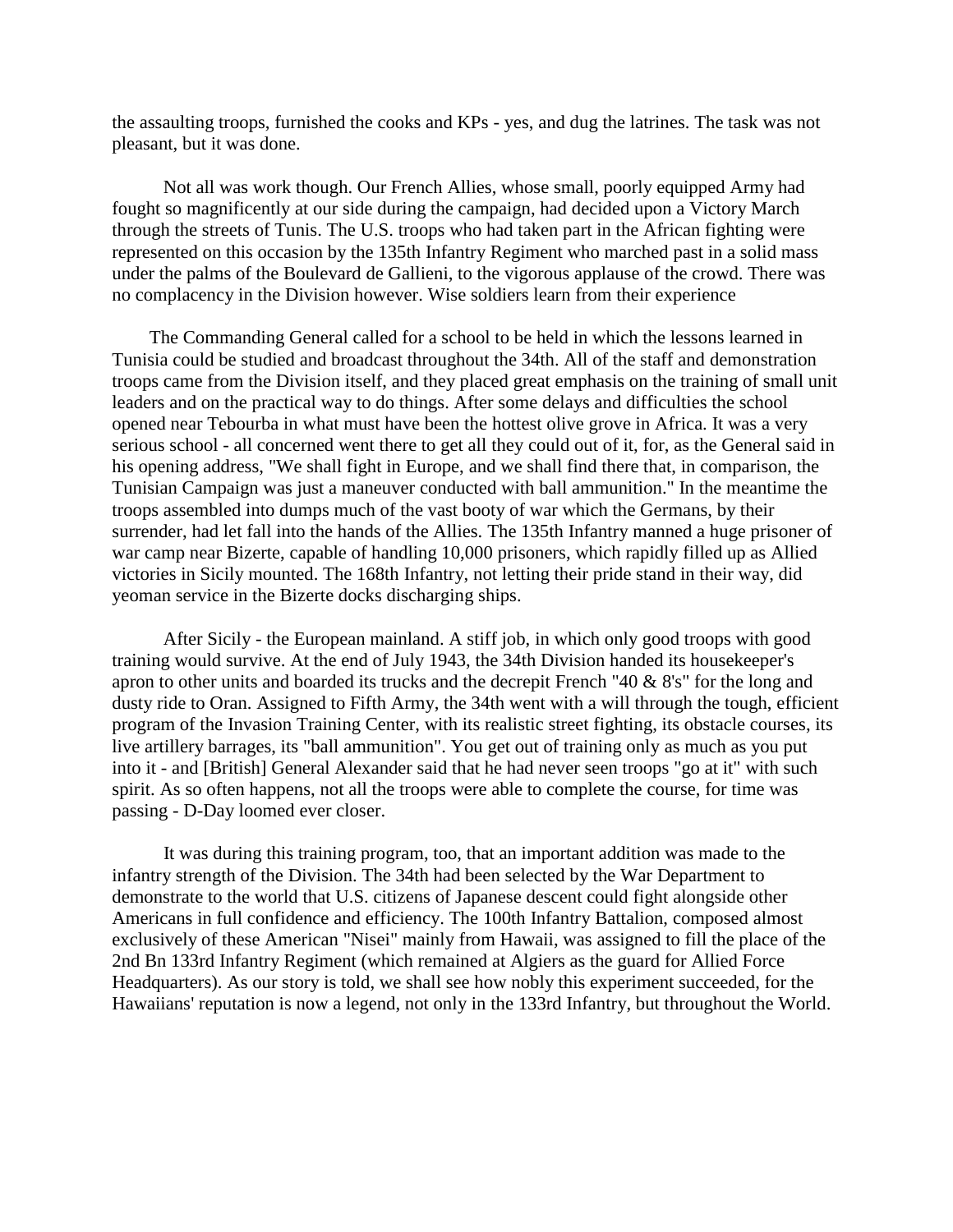#### Chapter IX • SALERNO - BENEVENTO • Hurrying

 The 34th Infantry Division was in Army reserve for the Salerno operation. No one knew, when the operation was started, exactly how it would go - everyone was tensed, alert for anything, plans were as flexible as possible. To begin with, the 151st Field Artillery Battalion was detached from the Division, and landed under command of the 36th Infantry Division on the Salerno beaches on D-Day - 9 September 1943. At once the Battalion was in the thick of it. German tanks and infantry slashed savagely at the beachhead, trying to drive it back into the sea. The 105mm howitzers were dragged off their landing craft and rushed up the sandy slope to the very perimeter of the beach. Firing at maximum rate over open sights the 151st Field Artillery decisively smashed the enemy Panzers who drew off but to come again and again. One battery was overrun by tanks. The gunners coolly withdrew, deployed as infantry with their '03 rifles, counter-attacked and recaptured their guns. At a time when the entire Salerno enterprise was threatened with costly failure, the men of the 151st Field Artillery Battalion stuck it out and won. The Chief of Staff of the 36th Infantry Division said, "The beachhead would have been destroyed if it had not been for the early arrival of the 151st Battalion thirty minutes before the first counter-attack." For eight days the Battalion shot it out with the Germans and fired more rounds than during the entire Tunisian campaign.

 The news of this performance filtered back to the Division poised at the port of embarkation. So this was Europe!

 The 135th and 168th Regimental Combat Teams set sail from Oran for Naples, but at once it became clear that the great port would not be taken in time to be used for their convoy. It was still not even certain that the beachhead would be held. Word was flashed to the 133rd Regimental Combat Team, still at Oran, to load their ships - for combat. In less that forty-eight hours, working day and night, the 133rd RCT waterproofed all its vehicles, stored its equipment not needed for fighting, stripped for action - ready, if necessary, to make an assault landing to restore the beachhead.

 Travelling fast, the 133rd's ships arrived off Salerno a few hours after the 135th and 168th Combat Teams. These latter troops, since they had been ordered to load for landing in a port, found it a slow business to transfer themselves, their baggage, their weapons, vehicles and stores to landing craft and "ducks" for the choppy passage to the beach. On the other hand, the 133rd, loaded and equipped for the task, smoothly disembarked everything in twelve hours and formed upon land - ready to go. They did not have long to wait.

 The situation on shore was roughly this: the German Command, realizing that its attempts to contain and then to smash the bridgehead had failed, had decided to relinquish its hold on the southern portion of the perimeter and to swing back to the north, while retaining the high ground north of Salerno as a hinge. It would then be possible to form a single front from one side of Italy to the other. It was necessary to prevent the Germans from organizing their defense at their leisure. Higher headquarters therefore directed the 34th Division to form a task force consisting of the 133rd Infantry, 151st Field Artillery Battalion, and attached anti-aircraft, engineer, medical and reconnaissance troops, together with the necessary staff, and to push on as swiftly as possible to block off the enemy route of reinforcement between Benevento, sixty miles to the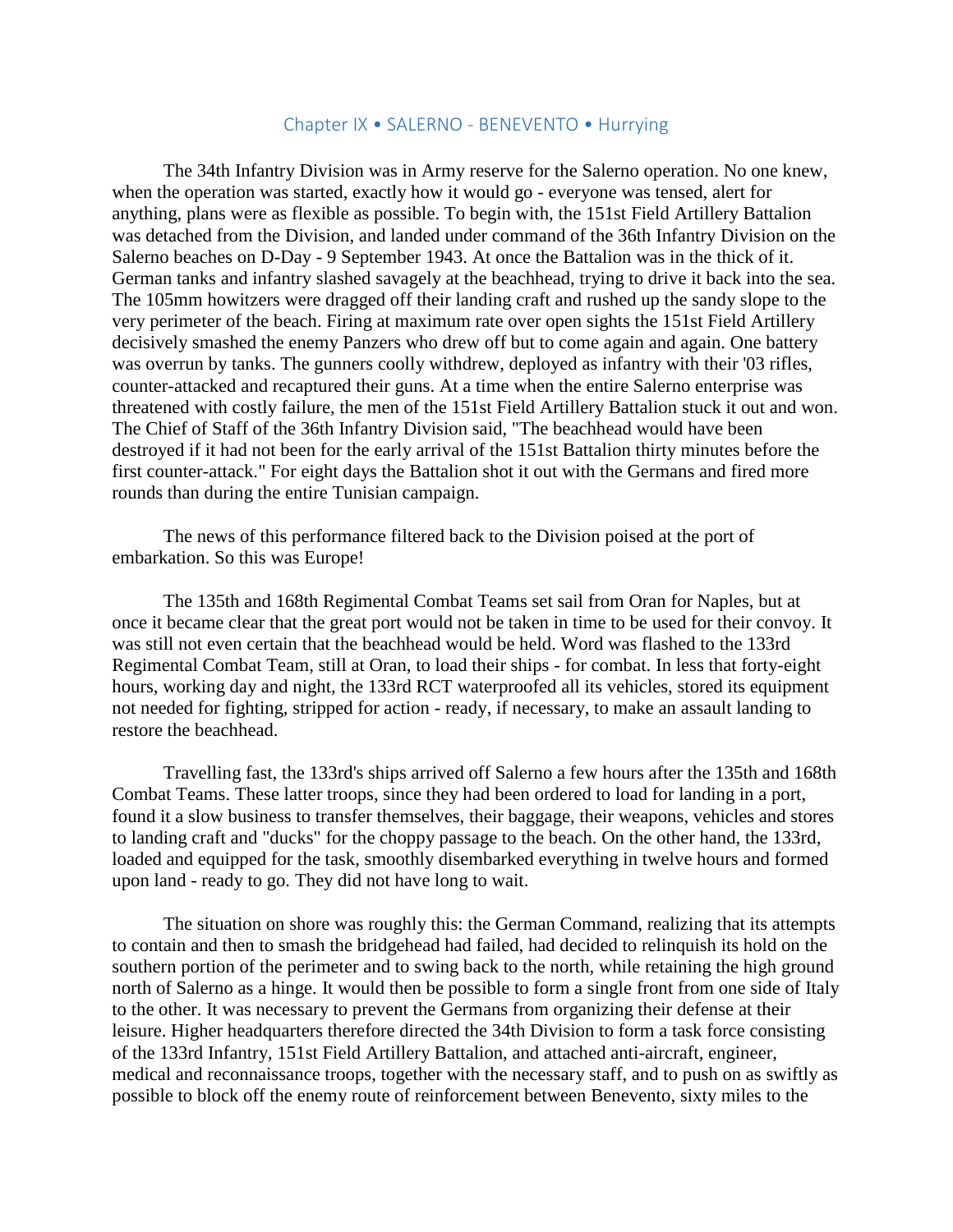north, and the battle area. Once the highway leading south from this town was cut we could take the initiative and push on rapidly across the Calore River and take the fight to the enemy.

 Accordingly this task force passed through the 45th Infantry Division on 28 September 1943 at S. Angelo di Lombardi and, pressing up Highway 7, made their first contact with the enemy along the Calore River near the town of Montemarrano. The German troops consisted of armored infantry, self-propelled guns, and engineers in half-tracks from the 26th Panzer Division - a very efficient organization whose armored counter-attacks against the beachhead had proved so nearly fatal.

 It was not the Germans' intention at this time to fritter away resources by fighting pitched battles at frequent intervals. Instead, their engineers, covered by the infantry, demolished every bridge and prepared road blocks at awkward points so that our advance could not possibly be as rapid as would have been desired. Furthermore, in order to discourage any undue boldness on our part, each U-curve and ledge in this serpentine highway was covered by fire from highvelocity weapons and small arms, necessitating wide out-flanking movements into the hills alongside the road. Great endurance was required of our troops since speed was absolutely essential.

 By 29 September our troops had occupied the heights west of Chiusano and it was in taking this objective that the 100th Infantry Battalion first met the enemy. As the advance pressed on to the northwest, Montemiletto was captured and by the evening of 1 October advance elements of the 133rd Infantry reached the outskirts of Benevento. The next day the town itself was occupied and a bridgehead was secured across the Calore River without too much difficulty since, due to the speed of our advance, the German engineers had not had time to demolish the bridge very thoroughly. While there was a great gash in the masonry, the structure was still firm enough for our foot troops to cross, and when a truck-load of German engineers with a truck-load of explosives came back that night they were surprised by our infantry and were forced to beat a hasty retreat before they could even start work.

 It would be difficult to overestimate the endurance and the aggressiveness of troops who, in spite of continuous rain and in the face of delays caused by stout enemy resistance, continued to press on and finally forced the enemy out of a vital road junction and river crossing, making an advance of 40 miles in rugged country in five days.

 While the 133rd Infantry Task Force was scoring the first of the Division's great successes in Europe, the 135th and 168th RCTs devoted themselves to training in the use of close-combat anti-tank weapons and in preparing themselves for the fierce fighting to come. At each successive assembly area which was occupied in the wake of the rapid drive to Benevento, not a moment was lost, for in spite of the vigorous training in [Africa], the ferocity of the combat in Italy had made a deep and startling impression on those who had tasted it. Those for whom the experience had yet to come wisely devoted all their energies to learning the lessons of other soldiers' experience.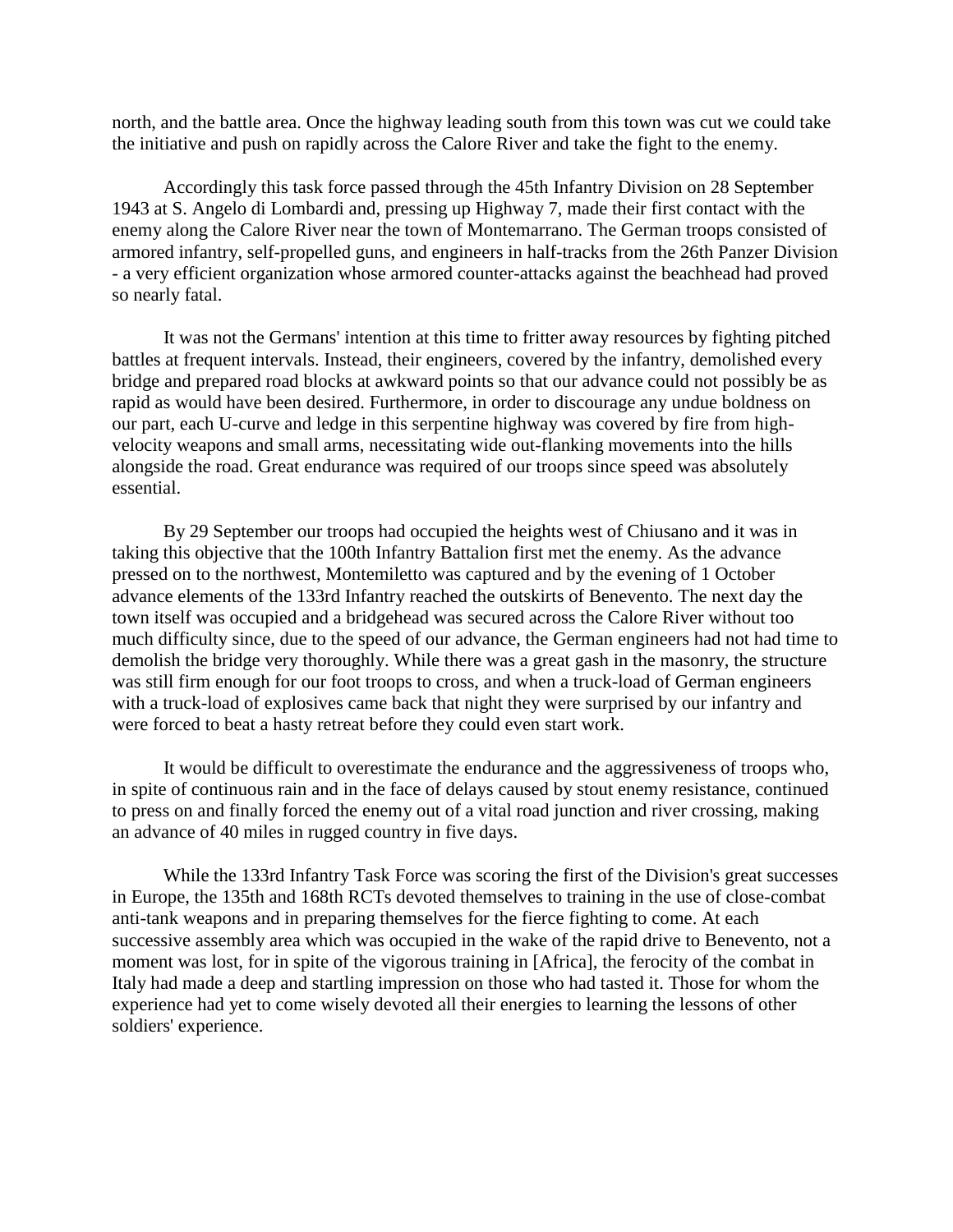With Benevento in our hands, the barrier of the Calore River crossed, this sector was handed over to the 45th Infantry Division, while the 34th assembled 30 kilometers to the west, preparatory to relieving elements of the 3rd Infantry Division along the Volturno River.

## Chapter X • VOLTURNO • Spanning

 The [Volturno River] formed the first large obstacle which the Germans had decided to defend since the breakout from the beachhead. In the 34th Division sector, which was nearly 15 kilometers wide, the stream was swift and in some places deep enough to cover a man's head, with steep banks overgrown with shrubbery. Immediately upon taking over the sector very active patrolling was begun in order to discover the best places to cross, the easiest bridge sites, and the location of enemy defenses. Patrols of a few men crossed the stream repeatedly to feel out the German positions; careful study was made of aerial photographs, and intelligence officers, by noting the direction of German tracer fire, were able to draw a quite complete and accurate picture of the German fire plan. While this was going on supplies of bridging equipment, artillery ammunition, and fuel were brought up in convoy after convoy. Surprise, if we could achieve it, would be decisive. Therefore all traffic near the river had to be squeezed into the hours of darkness, and so large were the movements that only superb traffic control prevented jams that might well have given away our whole plan. The direction and density of the traffic was so well worked-out and so faultlessly coordinated by the Division MPs that the operation is, even today, constantly cited as a model of good practice. By evening 12 October [1943], like a tightly coiled spring, the Division was ready to snap into action. As a result of the careful preparations the crossing was made rapidly and achieved great surprise. Preceded by an accurate artillery preparation the initial objective consisting of the high ground on the northern bank was reached, and the work of getting across supporting heavy weapons and supplies began. The Germans used their artillery and mortars vigorously to try to prevent our engineers from constructing the bridges and ferries necessary to support the combat troops. Yet, in spite of intense shelling which repeatedly punctured the inflated rubber pontons, a treadway bridge was in operation on the day following the initial crossing. The infantry had advanced and had captured, in the face of heavy machine-gun fire, the series of hills less than 2000 yards north of the stream, and as soon as the supply line across the river was in service the advance began resolutely to take the town of Caiazzo, thus cutting the lateral highway which the Germans had been using to bring reserves to the threatened sector. Pushing rapidly north, across country in which there were very few and difficult roads, where cover was hard to obtain, and in the face of very strong opposition from infantry and armor, our troops reached Alvignano, eight miles north of the river, by 17 October.

 The enemy during this phase consisted of the 3rd Panzer Grenadier Division, a unit which included in its ranks many seasoned veterans from the Russian front. In those days the Germans had ample equipment of excellent quality including a number of Mark IV tanks; however, such had been the pressure which our troops had put upon them that prisoners confessed that their ranks were seriously depleted and their troops short of food and sleep due to the remorseless hammering of our artillery which continued by day and night. Alvignano was occupied without resistance and pushing on, the village of Dragoni was taken by assault on 19 October by the 168th Infantry.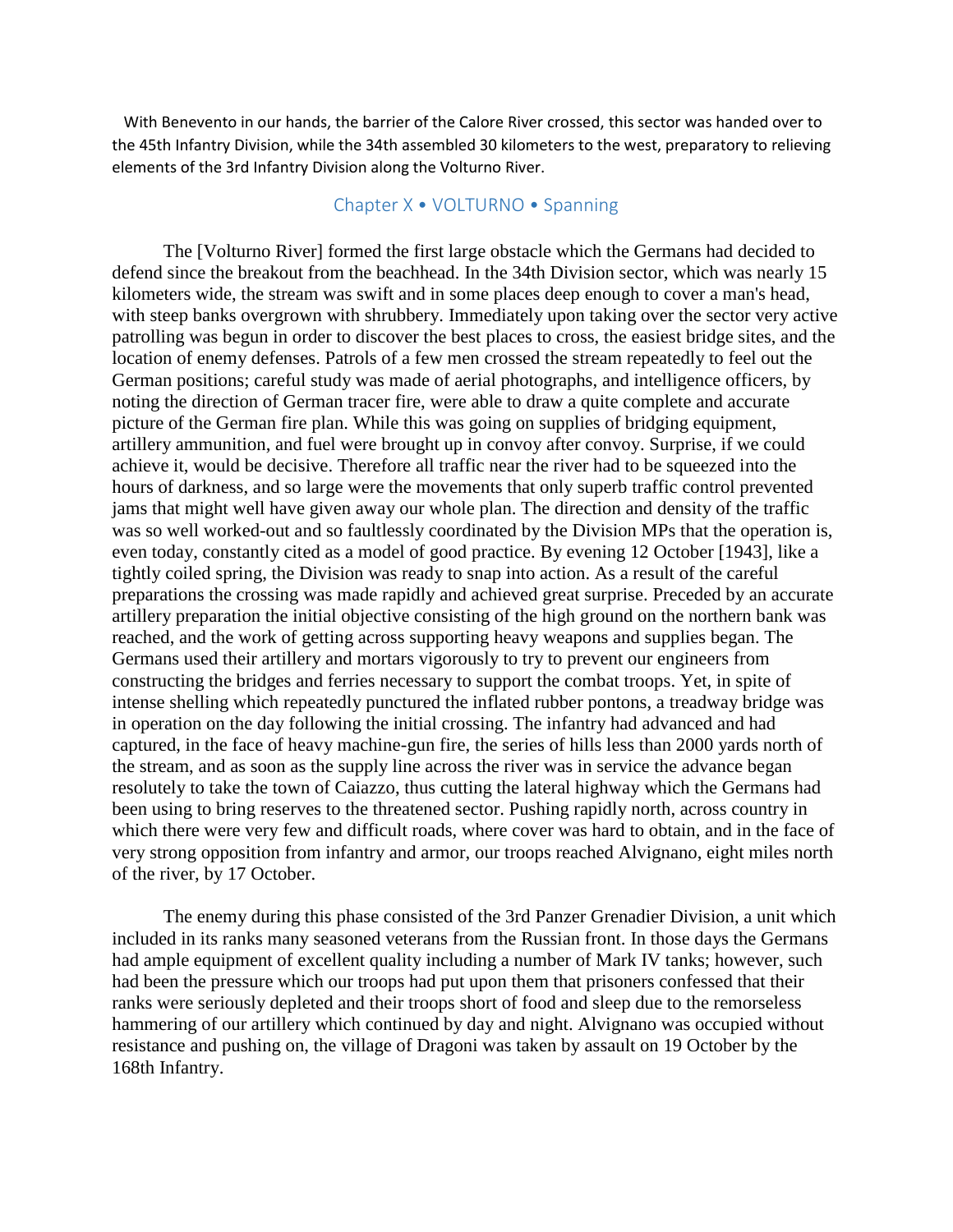By this time, our troops were again on the Volturno River, for the stream here was flowing almost at right angles to the direction it had at the point where our first crossing was made. At the hamlet of Marguerita, northeast of Dragoni, the river was spanned by a bridge which the Germans had not yet blown. A spirited effort by the 133rd Infantry, which had relieved the 168th Infantry, to capture this bridge intact had almost succeeded, but in spite of this failure our advance continued without pause, capturing the crossroads of Alife. Here the Division was ordered to turn northwest and advance along the ridges north of the river valley to Capriati.

 Still the Volturno lay ahead of our advance. Changing direction abruptly, it now challenged us for the third time.

 The problem promised to be difficult. The river at this point ran in a wide shallow bed, with many small islands of shingle and sand. The valley in which the stream flowed was from four to six miles wide and perfectly flat, with straight mountains springing up from the edge of the valley floor both on our side and on the Germans'. The lowlands were planted with olive trees and vineyards, whose long rows of wire, used for training the vines, canalized movement considerably. On the farther side, the slopes of the mountains were terraced, each step being about six feet high and buttressed with a stone wall. Very few trails existed and it was easy to see how difficult it would be to transport heavy weapons and supplies by mule or, more likely, by men, up the steep face of the mountain. The only cover for such operations was from the scrubby olive trees which grew on the terraces (their value for concealment is not great) or from one or two draws which carried off the rainwater from the hills. All these difficulties could be seen from maps, photographs or from OPs [Observation Posts] on the ground itself. But even greater dangers were unseen and would come from the Germans. Ever since the failure of their attempt to smash the Salerno landings, the enemy High Command had decided upon the defense of a Winter Line - so strong, so well-stocked, so cunningly fitted out, that the Allies would remain stalled throughout the foul weather of a winter in the mountains. In various ways, the Allies had discovered not only that the Winter Line ran through Cassino, but that a very strong series of delaying lines began in the heights overlooking the west side of the upper Volturno valley and the town of Venafro. The knowledge that the third crossing of the Volturno would see the start of the attack on the main enemy position stimulated the Division to exert its best efforts and to neglect no precautions to make the coming operation a success.

 During the last three days of October the enemy had virtually broken contact, leaving us in undisputed control of the eastern bank of the river. For the next three days the 34th Division carried out intensive reconnaissance for river crossings and to seek out the enemy defenses. Certain captured documents removed from prisoners of war helped us to plot enemy minefields, but due to the width of the river and the expanse of flat terrain dominated by enemy observation it was very difficult for patrols to go far out or to obtain detailed locations. Consequently, when the assault across the river was launched at midnight on 3 November the troops who carried it out did so well realizing that a large number of unknown dangers lay ahead of them. The enemy did not contest very strongly the crossing of the river itself. However, on the western bank, extending through the vineyards and olive groves for a depth of as much as 1500 yards, the Germans had laid one of the biggest minefields that had been encountered in Italy up to this time. If our troops did not want to get caught in the flat land during daylight it was vital to reach the foothills before dawn. There was, therefore, no time for reconnaissance or for mine clearing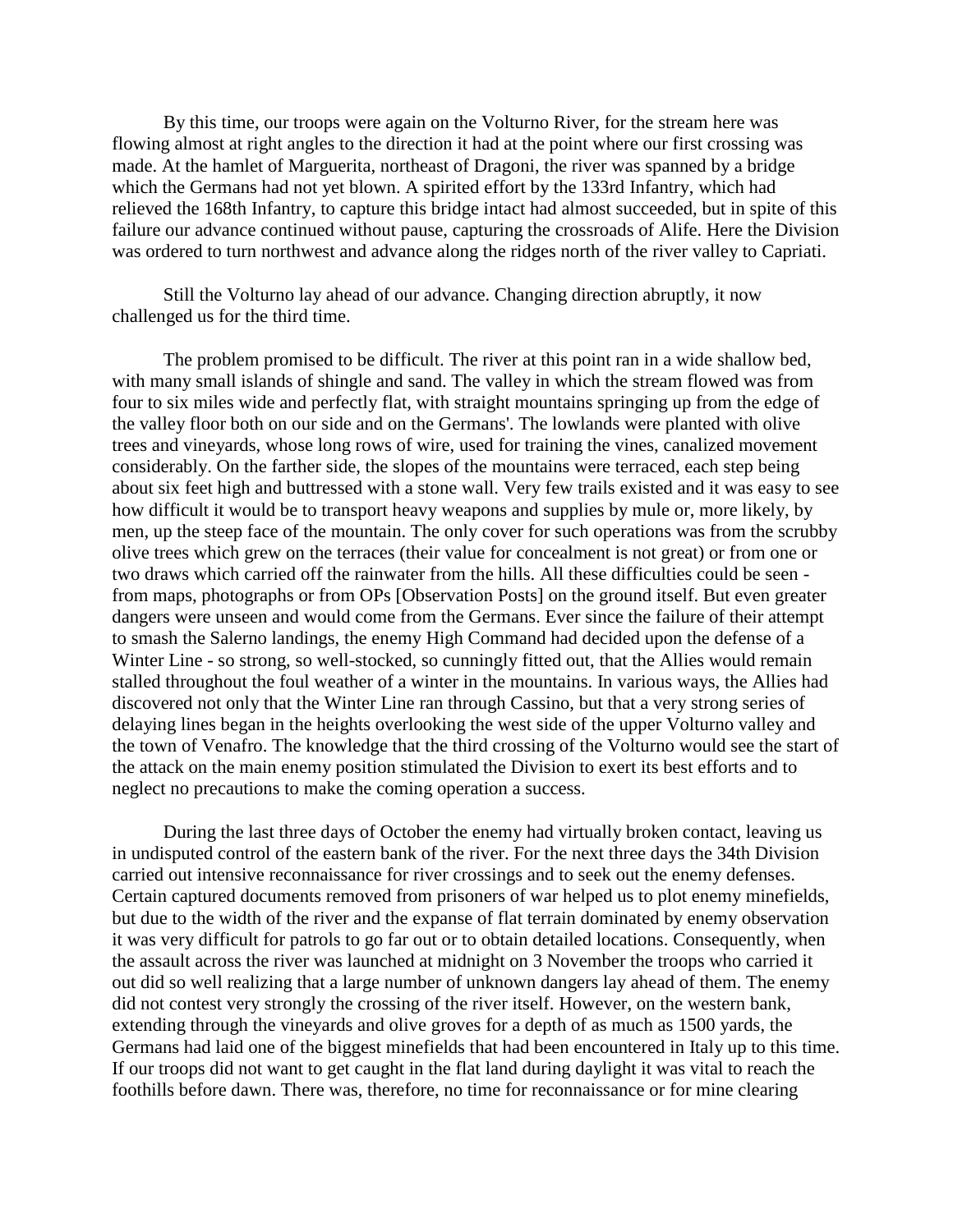operations. The assault battalions formed up in single file and walked clean through the minefields, the lead man clearing the path for the column which followed him. As soon as one man was hit, the man behind him would take his place. At fearful cost the lead company cleared the field and reached the western foothills. It was one of the most outstanding examples of discipline under fire that American troops had ever given. Throughout the entire march the night was punctuated by the flash of S-mines exploding and, alerted by the noise, the Germans sent up many flares and fired blindly into the flat ground, making even worse the difficulties of the passage. By dawn, however, our troops had established themselves in the vicinity of Pozzilli and had begun the steep climb into the mountains. Many enemy groups had been by-passed during this drive, but these were rounded up without great difficulty in the morning.

 It was now possible to get more detailed information on the defenses which the Germans had built as the outpost line for their winter positions. For six weeks, the engineers of their reserve units and the Organization Todt, using conscripted Italian labor, had blasted out of solid rock shelter positions which the Germans called bunkers. Each of these positions was connected to a machine gun or mortar location so that the enemy obtained relative immunity from our artillery barrage and could nearly always man his weapons in time to take our advancing infantry under murderous fire. One hill in particular proved difficult to take. This was a craggy promontory at the top of which the Italians, with a sure instinct for a safe place, had built the town of Roccaravindola. The sides of the hill contained beautifully camouflaged machine-gun nests and individual firing positions cut into the side of the rock with overhead cover provided by railroad ties covered with earth and foliage. These positions halted the entire advance until a platoon skillfully worked its way unobserved through the town itself and came upon the German positions from the rear. Completely surprised, the Germans surrendered after a brief struggle. The way north up the highway was now open and a task force, consisting mainly of the 135th Infantry supported by tanks and tank destroyers, moved rapidly up the road to capture the town of Montaquilla, also sited on the top of a steep hill commanding the entire valley beneath.

 The Germans were fully aware that this assault on their winter positions was a serious one. They did everything they could to stop it, not only by resisting our forward troops, but by desperate attempts to cut our supply line and starve out the assault. In addition, the enemy was helped by extremely bad weather. The autumn rains had begun and for days on end it poured constantly and the wind blew at gale force. Roads almost ceased to exist. The river which, when it was crossed, had been shallow, was now a raging torrent. The 109th Engineer Battalion, fully experienced in assault bridging, worked fiercely to keep roads open and the river spanned. Time and again the floods forced them to remove their pontons lest the entire structure be swept downstream. Yet nearly always within a matter of hours the bridge was built again and supplies and ammunition rolled across the valley and up the steep trails to the infantry.

 During this time of critical road conditions, traffic discipline became more than a matter of convenience and safety - it was a military necessity. The Division MPs, who had learned their job at the first Volturno crossing, brilliantly maintained their high standard. [Even] at the critical time when for three days the Division was virtually cut off from the rest of the Army by the direct route, essential traffic was kept moving over round-about roads.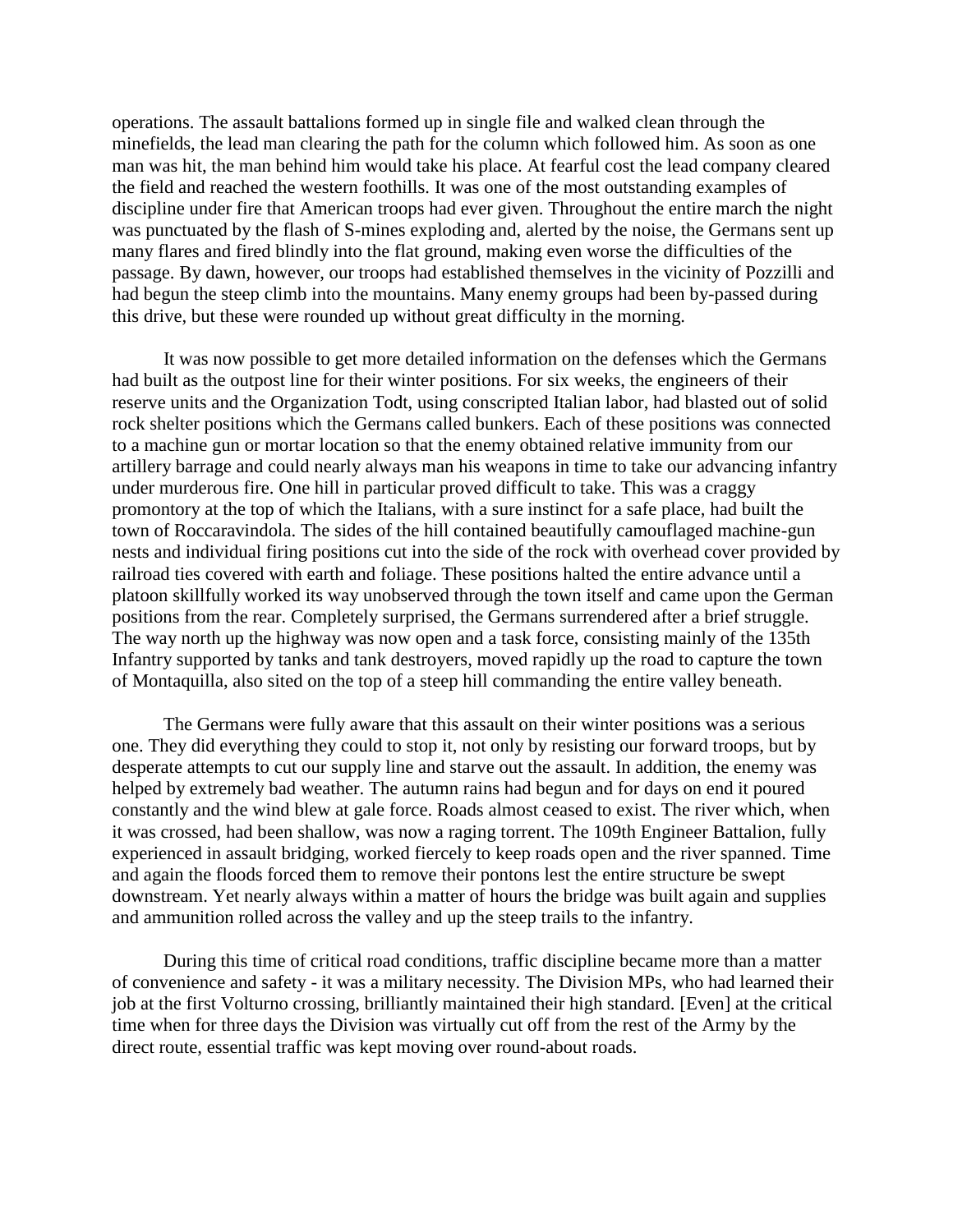The German airforce, which in Africa had been so formidable as to require constant protection against it, but which since Salerno had remained very quiet, reasserted itself and reinforced the enemy harassing attacks against our artillery positions, bridges, and critical points along the roads. The German planes had very little success, however, except on one occasion when they were able to put out of action almost a complete battery of the 185th Field Artillery Battalion's medium howitzers.

### Chapter XI • MOUNT PANTANO • Climbing

 With the capture of Montaquilla and the clearing of the hill mass between that town and Filignano, a temporary halt was called to the advance. The immense exertions of the attack together with the weather made it necessary for a certain amount of refitting to be done. During this phase the 133rd Infantry, while in Corps reserve, went through a training program while the other two Regiments carried out day and night patrolling so that a continuous flow of information about the enemy was obtained. The German forces who opposed us at this time had been freshly committed for the defense of the outpost line. They consisted of the 305th Infantry Division who had relieved the 3rd Panzer Grenadier Division when the pressure was being put upon them. The 305th was commanded by a general with great experience [in] mountain warfare, and his troops included a number of seasoned soldiers deriving all the advantages which defense in this terrain provides - yet our troops were able not merely to drive the enemy back, but also to inflict upon him very appreciable losses in men and material. Large quantities of ammunition and supplies had been captured in the bunker positions defending the hills, and our artillery, not content with supporting the infantry, had carried out a harassing program on the enemy supply lines, which, according to the German prisoners themselves, had often meant that they enjoyed no food or sleep for as many as four days at a time.

 To underline the achievement scored by the 34th Division at this time, it must be remembered that throughout the period of assault, in constant rain, mud, wind and cold, our troops had absolutely no specialized winter equipment. Every man in the Division lived in sodden clothing with no waterproof boots, his feet so cold and wet, that trench foot was a disease almost impossible to avoid. A great effort was made to insure the supply of dry socks to the forward troops but this was not always possible.

 It was not until 29 November [1943] that the offensive was resumed. The 133rd Infantry, relieved from Corps reserve, had entered the right Division sector relieving parachute infantry in the region of Colli. Our line at this time ran roughly north and south, and on the right flank of the 133rd Infantry came the 168th Infantry, while still further to the south stood the 135th Infantry. The plan was to attack to the west with the 168th Infantry making the main effort to secure the dominating mountain of M. Pantano. This hill, over 3300 feet high, consisted of a large mass of bare rock surmounted by four small "pimples" in the shape of a square. Covered routes of approach were virtually absent, and since it was impossible to dig foxholes in the solid rock, the only feasible way in which the infantry could obtain any protection was to pile boulders in front of them or to take advantage of the very few rock walls which laced the slope. The weather continued to be appalling. Low clouds and fog reduced visibility to such a point that frequently enemy positions were by-passed without either side being aware of it.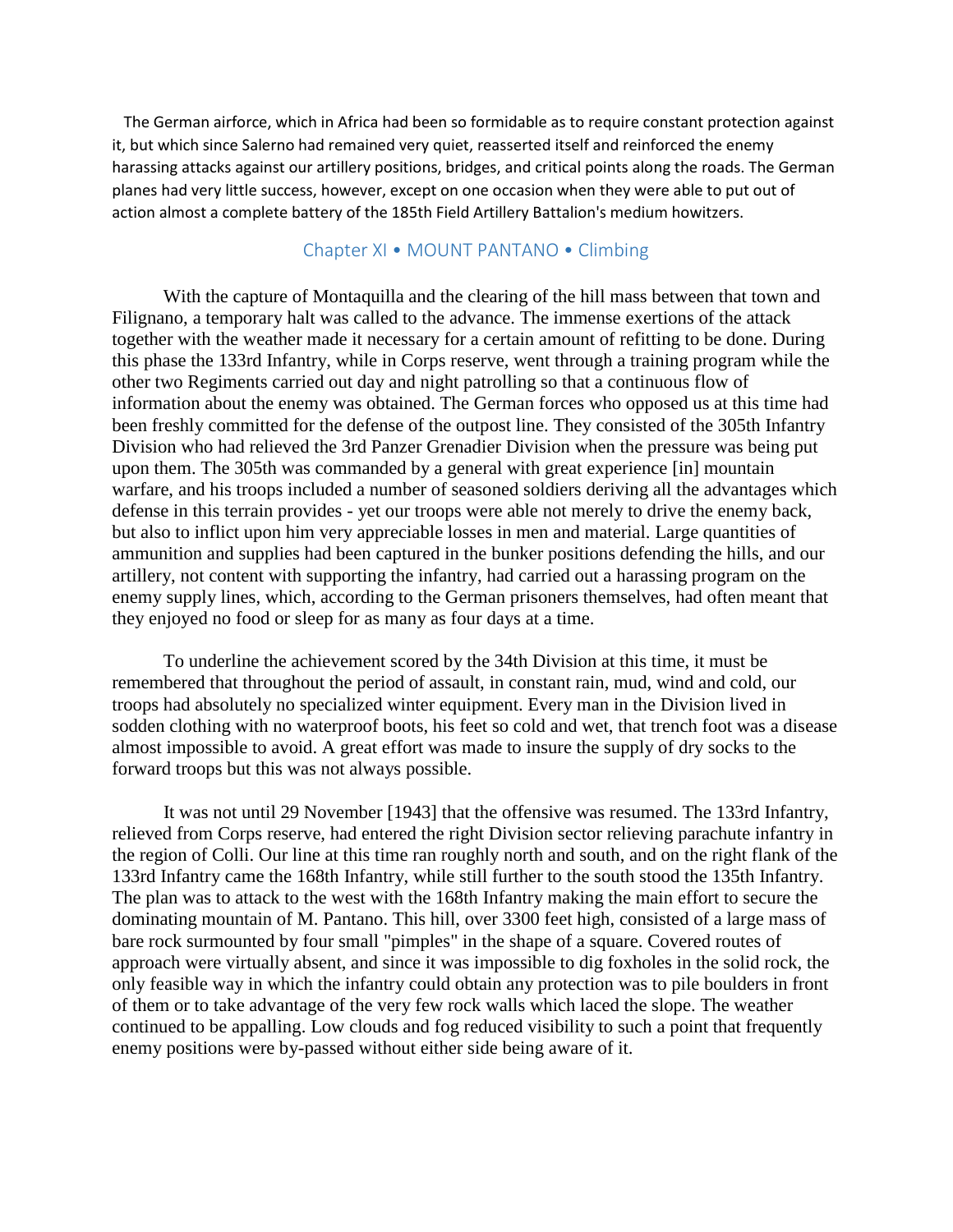The assault was launched on a two-regiment front in the face of extremely heavy artillery and mortar fire. The enemy, in command of excellent observation, had taken advantage of the previous few days' respite to register his weapons accurately on all critical approaches. Heavy casualties to our troops were unavoidable, and the progress was slow and bitter. During the fighting the 100th Infantry Battalion, demonstrated that the small physique of its men, was more than compensated for by their courage and tenacity. The attack on M. Pantano made progress and on the morning of 30 November the 1st Battalion, 168th Infantry, had secured the "pimple" at the southwest corner of the square. Throughout the day the enemy launched savage counterattacks upon this Battalion, but our troops refused to budge. On the following morning dense fog delayed the resumption of the attack since the units could not see each other and control was very difficult. Shortly after noon the fog lifted and as the battalions moved forward the men were hit by severe German fire from well-camouflaged dug-in positions. Our casualties were heavy within an hour two battalion commanders were lost. The enemy hit back again and again throughout the night and still the position was held. On 1 December a concerted attack by the 133rd and 168th Infantry Regiments was arranged (the 135th Infantry, having been squeezed out by the progress of the 168th Infantry, was now the Division reserve). After a thirty-minute artillery preparation the infantry jumped off, but the advance was extremely slow. The Germans, alert to the vital importance of M. Pantano, were determined not to let it go. Again and again our troops closed with the enemy, and the supply of hand grenades frequently gave out. On one occasion, the Germans, having launched a series of counter-attacks against the 1st Battalion, 168th Infantry, almost succeeded in overrunning one company. Their grenades exhausted, our soldiers tore down the wall, behind which they were sheltering, rock by rock, and threw them at the Germans. The enemy failed to drive us back.

 Such fighting could not continue indefinitely. After the long and gruelling advance from the first Volturno crossing, culminated now by the fiercest fighting they had known, our troops were nearly exhausted. Furthermore, snow had begun to fall and our troops, still without winter clothing, suffered agonies from the cold. A man who became wounded often had to lie for hours without attention until darkness enabled medical aidmen to evacuate him, a process which took hours of difficult and dangerous climbing down the steep rock face of the hill.

 The assault was broken off and the Division contented itself with active patrolling. We had succeeded in maintaining our foothold on the top of M. Pantano and held one out of the four peaks. On the night of 8-9 December, the 2nd Moroccan Division began the relief of our wornout troops and on 12 December this was complete. After 76 successive days of contact with the enemy, the 34th Division withdrew for rest, training, and replacements to the area of S. Angelo d'Alife, which it had captured on 23 October.

 The entire Division had performed outstandingly well during the period. The War Department awarded a unit citation [to] the 1st Battalion, 168th Infantry, for its performance on M. Pantano.

#### Chapter XII • SAN VITTORE - CERVARO • Clearing

 By a stroke of luck the Division had been relieved in time to spend Christmas [1943] in an area where hot food, baths and clean clothes helped to restore the fighting efficiency of the troops. A considerable number of replacements were absorbed, and training was conducted to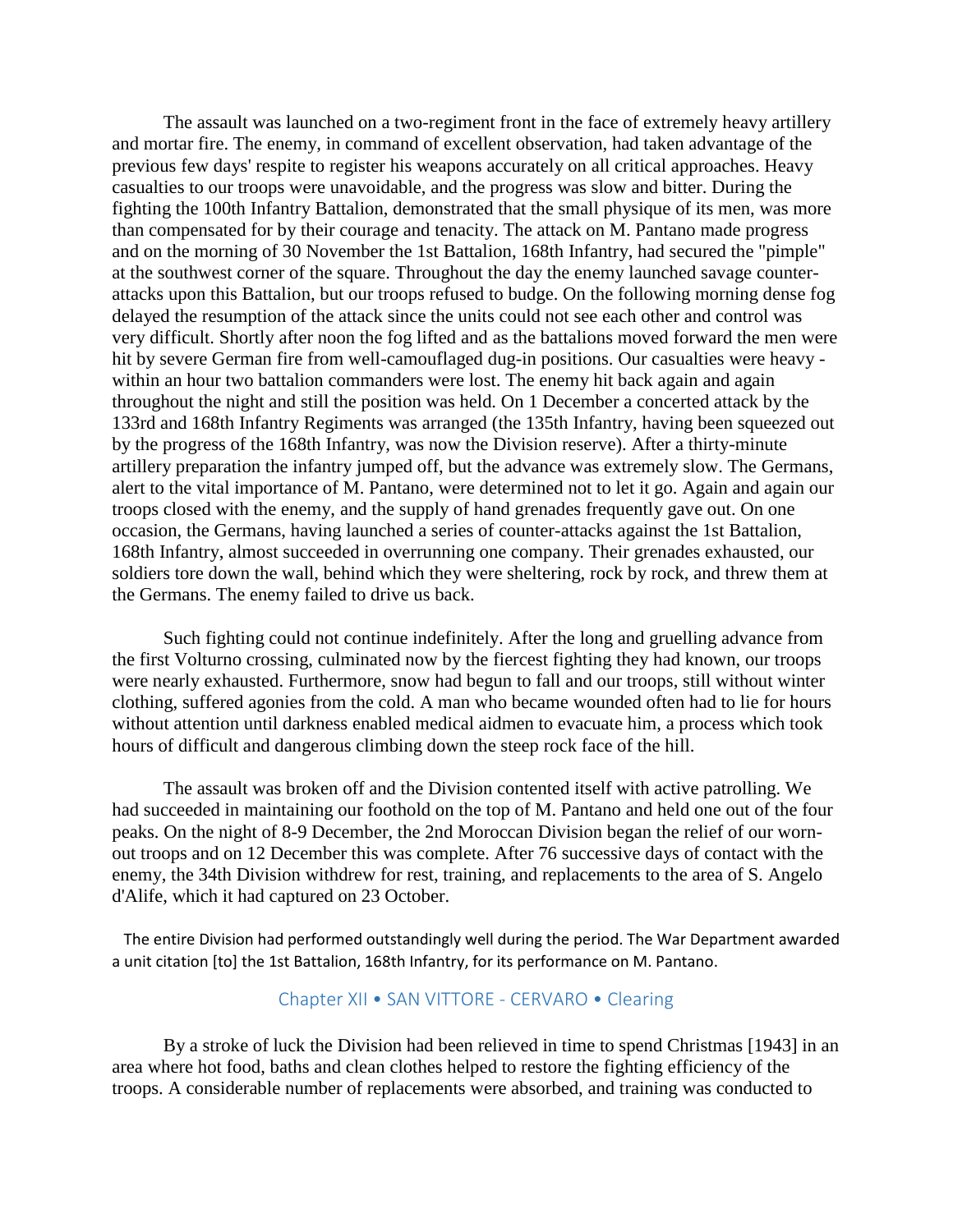bring back teamwork and cooperation to units in which casualties had been severe. On Christmas Eve the Division staff was notified that the 34th was to relieve the 36th Infantry Division in the S. Pietro sector within a few days. It seemed that Christmas dinner had scarcely been eaten before the first units of the Division moved to the line once more.

 The situation was that the Germans were defending a chain of hills running approximately north and south across Highway 6, which led to Cassino and the Gustav Line, the main position which the Germans had decided to defend throughout the winter. The hills facing the 34th Division's positions were to be used for delaying action to gain time for the finishing touches to be placed on the Gustav Line. The ground immediately to the front of our front-line was noteworthy for two hill features: M. Porchia on the left and M. Chiaia. At the foot of the latter huddled the village of S. Vittore, to the north of which, in a series of wild and jagged peaks, rose the bulk of Mt. Sammucro. To the rear of the Germans opened the wide plain through which the highway and the railway ran westward, the two diverging to pass on either side of M. Trocchio which commanded a view for miles around. To the north of the highway, rocky terraced hills studded with olive groves gave every indication of being tough country to fight over.

 In the midst of a snow storm and blinding gales the 34th Division completed the relief of the 36th Division and began patrolling along the Division front to obtain all possible information about the enemy. The 133rd Infantry formed, with the 1st [Canadian-American] Special Service Force, a group under separate command eight kilometers north of S. Pietro. Immediately to the south came the 168th Infantry and on their left the 135th Infantry. On the night of 4 January [1944] the 34th Division launched an attack designed to storm and occupy the village of S. Vittore and to capture M. Chiaia. A very heavy artillery preparation preceded the assault and by the morning of 5 January the 135th Infantry had obtained a good footing in S. Vittore, and an intense fight at close quarters was joined from house to house. The troops defending the enemy line were from the 44th Infantry Division, a predominantly Austrian formation of indifferent quality. Many prisoners of war were taken in the rush of our attack. On the right of the 135th Infantry, the 168th Infantry, in a concerted drive was helping its left neighbor to storm M. Chiaia. The Germans had defended this feature with many machine-gun positions on the forward slope while counter-attacking groups assembled on the rear slope in shelters dug out of the side of the mountain. Heavy mortar and artillery fire from positions behind the hill were laid down on our assaulting elements who made slow progress.

 On 6 January, although S. Vittore was now completely occupied, the German troops on M. Chiaia continued stubbornly to resist, for the hill feature was not finally taken until the following day. During this intense battle, the 168th Infantry occupied two other hills to the north of M. Chiaia and opened the way for an attack upon the village of Cervaro, a typical collection of stone-built houses set upon the slope of steep hills. Before an attack could be launched to clear this village, a day was spent in cleaning up isolated pockets of resistance and adjusting our own dispositions preparatory to launching a coordinated assault. In the meantime, the 135th Infantry had moved out across the floor of the valley parallel with Highway 6 and were engaged in cleaning up the low rolling hills east of M. Trocchio. On 10 January the 168th Infantry resumed the attack and cleared a number of hills just west of Cervaro after vicious close-quarter fighting using grenade and bayonet. The enemy was fighting desperately for time. During the night he withdrew his forces into the town itself and moved up many machine guns, mortars, and several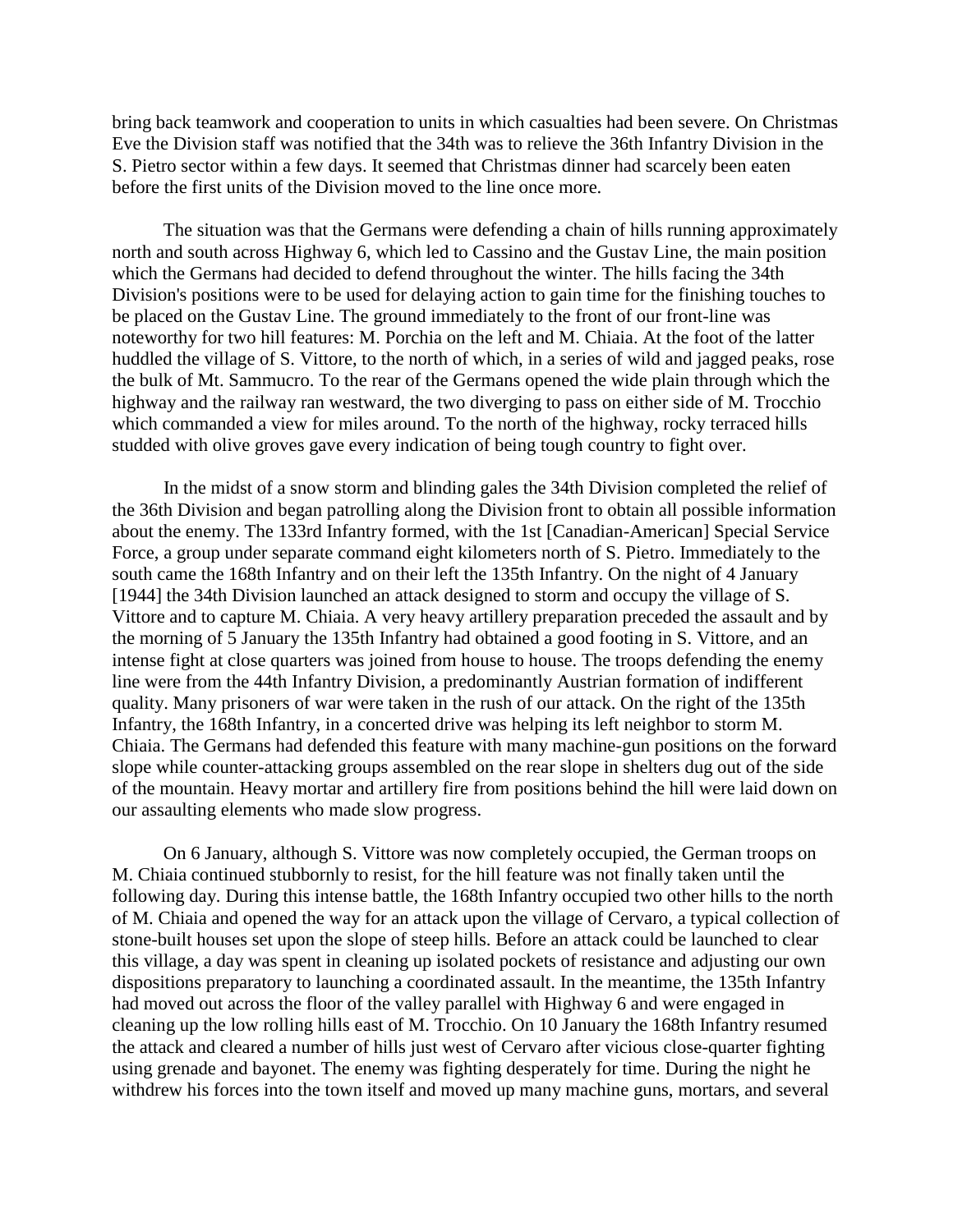self-propelled guns into the ruins of buildings where the fallen masonry gave admirable cover. For two days and nights hand-to-hand fighting of the fiercest kind raged from street to street and from house to house. The enemy launched repeated counter-attacks and, for fear that his ragged units would be pierced by our thrust and the defences of the Gustav Line assaulted before he was ready, he committed the 15th Panzer Grenadier Regiment so that his weary Austrian soldiers could disengage and retire in some order. It was immediately noted that the quality of the enemy fighting improved with the arrival of these tough troops, yet, even they could not withstand the terrific punishment which the 2nd Battalion, 168th Infantry gave them in the ruined shell of Cervaro. The town was in our hands and the high ground to the north cleared of the enemy by noon 12 January. For their action, the 2nd Battalion, 168th Infantry, received a unit citation from the War Department.

 During these few days the 135th Infantry continued its steady advance and assaulted a hill guarding M. Trocchio which the enemy tried unsuccessfully to hold with a battalion from the crack Herman Goering Division. After three days of fighting the hill was finally clear and nothing stood between us and the towering observatory of M. Trocchio. The 133rd Infantry, who on 13 January had once more come under the Division's control, had during the previous few days advanced against the most determined enemy resistance across peak after peak paralleling the advance of the other two Regiments. At dawn on 15 January an attack was launched to take M. Trocchio, an operation which proved simple since the enemy, not wishing to be caught on an isolated height at a great distance from his main line, had withdrawn and our troops promptly set up their own OPs in positions where the Germans had been directing their fire against us only a few hours before.

 The Division had been conducting a steady grinding attack for fifteen days against stubborn German resistance and had finally driven the enemy back to the very ramparts of his main winter positions. Whether the Germans were ready or not they now had to defend their Gustav Line. Little contact with enemy troops was had during the next few days since he had withdrawn behind the river barrier that formed a modern counter-part to the moat which medieval soldiers used to defend their citadels.

# Chapter XIII • CASSINO • Storming

 It will be convenient here to sketch briefly the German position which shortly was to become world renowned. To the west of M. Trocchio there opened up the broad Liri Valley along which Highway 6 and the railroad led ultimately to Rome. Running from north to south in front of the mouth of this valley ran the Rapido River which linked up with the Liri River nine kilometers south of Cassino. The town was built at the base of an imposing hill, covered with rocks and stunted shrubbery, through which twisted the narrow road leading to the famous Benedictine Abbey of Montecassino. The Rapido River had been turned in its course to flood the flatland on the east side of the town. Towering above Cassino there rose a series of craggy peaks - one in particular, Nill 593, dominating but not controlling the Abbey hill itself since a deep gorge separated the two heights. Further north the little villages of Cairo and Terelle huddled close to the hillsides connected by a steep and winding trail. Surmounting the whole picture rose the pinnacle on M. Cairo. An Italian army of ancient days had built a castle on a small sugar-loaf hill on the northwestern outskirts of Cassino from where fire could be placed on the entrances of the town. The modern Italian army had constructed barracks about five kilometers north of the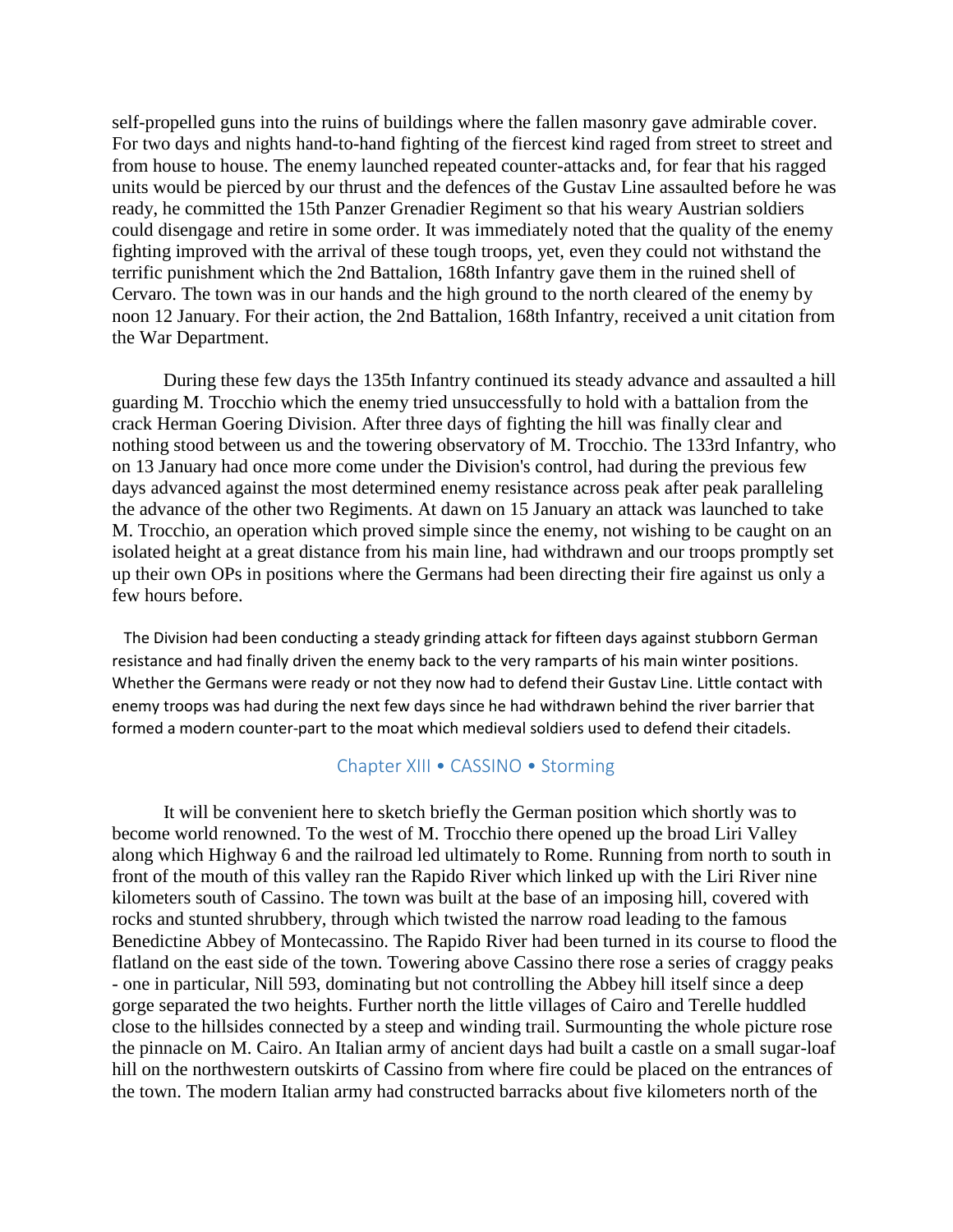castle along the Cassino-Atina road. The terrain was so suitable for prolonged resistance that the Italian War College had used it as an example of a well-chosen defense line.

 Thick minefields and rows of barbed wire had been laid in the marshes and on the gently rising ground at the base of the mountains to prevent the passage of tanks or foot troops. A chain of bunker positions, stronger than any encountered before, had been built, some reinforced with concrete, some with railroad ties from the ruined station at Cassino, but all of them dug and blasted out from the rock of the Cassino hills. Not content with natural fortifications the enemy had installed portable steel pillboxes, half-buried in the ground, each containing a machine gun. Every man and every weapon had shelter from artillery fire. In support of their infantry positions, emplacements were prepared for self-propelled guns which could mount the trails on the northwest side of a hill without being observed by us, fire a few rounds, and disappear. A large concentration of gun positions had been constructed close to the hills behind Cassino and close to Highway 6 where they had good protection from our counter-battery fire. Enemy artillery was further reinforced by a number of Nebelwerfers whose eerie noise earned them the name of "screaming meemies".

 To attempt an assault upon such a series of fortifications was a most hazardous undertaking, and originally it was decided to force the Rapido River and advance straight up the Liri Valley, bypassing Cassino and turning the Gustav Line. After a series of attempts by the 36th Infantry Division to cross the Rapido south of Cassino had been thrown back with much bloodshed, the 34th Division was ordered to cross the Rapido north of Cassino, to carry by storm the hills overlooking the town and breakthrough to Highway 6, isolating the town and the Abbey. Our attack began during the period of 24-25 January [1944]. Three days previously an Allied amphibious force had successfully established a beachhead at Anzio.

 The 133rd Infantry, advancing with three Battalions abreast, approached the river north of the barracks and immediately ran into extensive minefields covered by elaborate interlocking machine-gun fire. The Regiment continued the agonizing job of forcing paths through the minefields in the marshy land and several times succeeded in getting elements across to the western bank. Each time the tremendous volume of enemy fire obliged them to withdraw, but the enemy in his resistance had betrayed a weak point in his line. On 26 January the 133rd Infantry gave place to the 168th Infantry who, with the 756th Tank Battalion in support, prepared an attempt to storm to the farther side. In the face of mines, barbed wire, and the most intense fire, the Regiment succeeded in established a bridgehead and in pushing to the base of the hills one or two kilometers further on. It was impossible, so soft was the ground, for the tanks to cross but four of them, bogged down, continued to fire in support of the infantry and greatly assisted them in their advance. Engineer troops worked like Trojans to prepare firm crossings, but these were not in operation until the afternoon of 29 January when the bulk of the Tank Battalion crossed in support of the infantry attack. Before midnight, two small hills had been attacked and taken, and the enemy dugouts and bunkers were mopped up.

 The 133rd Infantry moved across in the left of the Division sector. During the next few days very successful infantry-tank operations cleared our right flank, occupied Cairo and captured over 250 prisoners, including an entire battalion headquarters. By this time the 168th Infantry had formed a definite salient into the German line. The enemy command grew anxious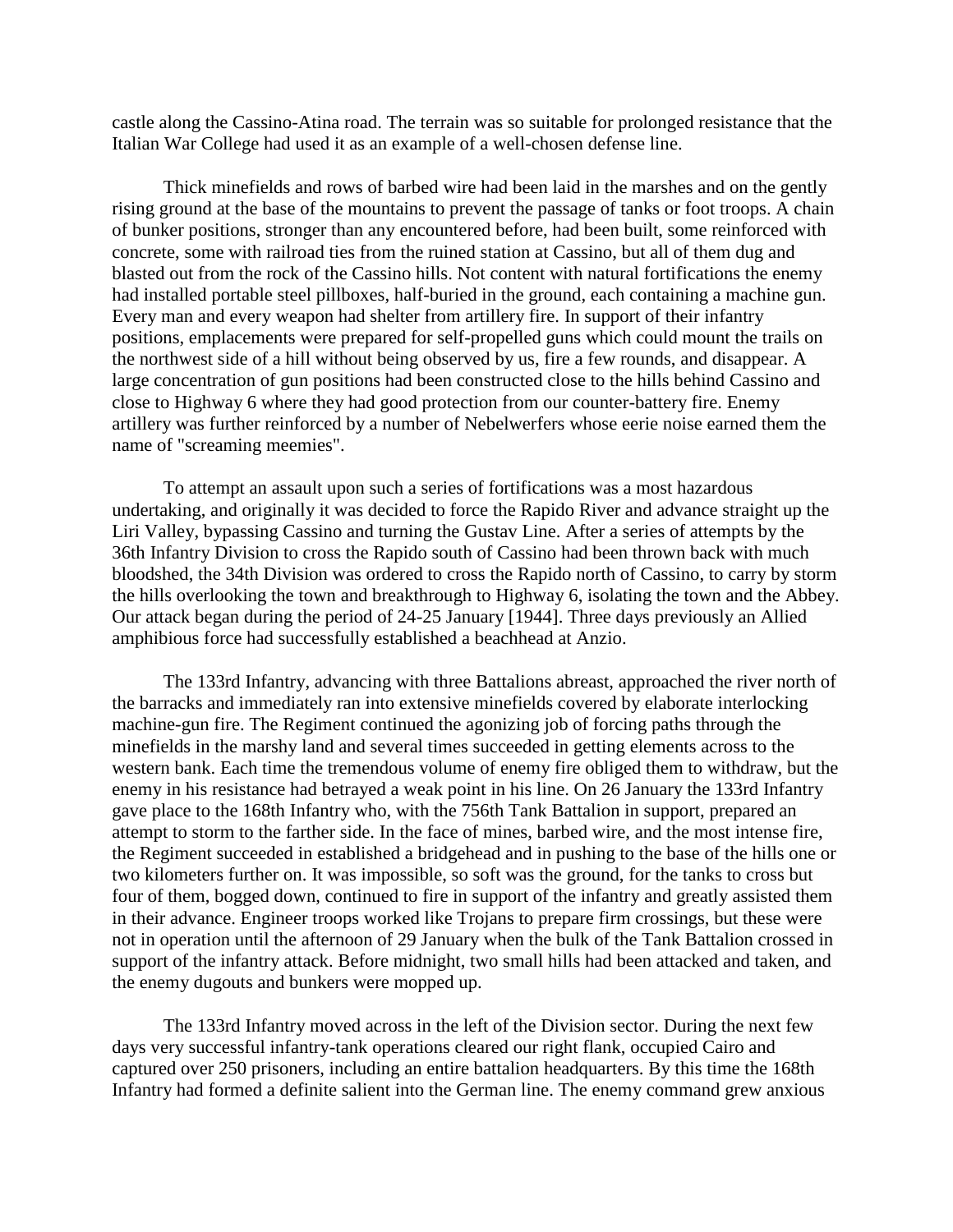and brought in heavy reinforcements from the Adriatic coast consisting of the 90th Panzer Grenadier Division and the 1st Parachute Division. The 135th Infantry passed through the 168th Infantry and pushed on up the hill, trying to reach Highway 6 and isolate the Abbey. On 1 February the 133rd Infantry drove west from its positions toward Cassino clearing the barracks. The next morning the Regiment with tank support began the attack from the north on the town of Cassino itself, meeting very fierce resistance. The enemy had installed anti-tank guns at critical intersections, and had made of the stone-built houses strong points for his machine guns and riflemen. A diversionary attack by elements of the 133rd Infantry from the east was turned back. The enemy refused to be stampeded into a withdrawal.

 Throughout this entire period, it must be borne in mind, every box of rations, every can of water, every round of ammunition which the infantry used had to be brought up across terrain which was under direct observation from hills still in enemy hands. The Germans, fully aware of this, laid down accurate and continuous fire upon all critical points and especially on the river crossings. Traffic control by the Division Military Police reduced congestion, but within a few days the stench of decaying mule carcasses, the litter of overturned vehicles, abandoned shellcases and disabled tanks made a scene of modern war which will not be forgotten by any who saw it. On the mountains the battle remained stubborn and progress was slow. Casualties to both sides were very heavy, especially because the fanatical German paratroopers launched frenzied counter-attacks in an attempt to drive us back to the valley. Our ranks became thinner and the problems of evacuating casualties down the treacherous mountain trails and across the shellswept approaches to the position were very serious. Volunteers came from the service and rear units of the Division to help out.

 By the end of 12 February a platoon had succeeded in reaching the outer walls of the Abbey, and capturing prisoners from a cave on Monastery Hill. It was impossible for the platoon to remain, however, and they withdrew. The Germans throughout the operation took full advantage of the fact that the Allies had undertaken not to fire at the Abbey in view of its importance to the world as a religious institution. The relative immunity which the enemy obtained for his observation can hardly be overestimated.

 On 13 February the 135th Infantry in the face of withering fire assaulted and captured Hill 593 which overlooked the Abbey but which was separated from it by a deep gorge. The enemy reacted viciously. Five furious counter-attacks were sent in against our positions in less than twenty-four hours. Once our troops were forced to withdraw, but immediately they reformed and took the hill again. In conjunction with this operation other elements of the Regiment and of the 168th Infantry managed to reach the northern slopes of Monastery Hill itself, before they had to withdraw. Castle Hill, far below Hill 593, remained a constant threat to our troops, and made movement in daylight very hazardous. Several times large concentrations of artillery fire were laid down upon it, and attempts to storm it were made by the 133rd Infantry without success.

 The latter Regiment had, during the entire time, been carrying on what was almost a separate battle in the cellars, the dining rooms, the kitchens of Cassino. So close was the contact that when the mortars and the machine pistols stopped momentarily at night, the troops in one room of a house could hear the Germans talking in another room. Nevertheless, by 12 February the key strong-point which the Germans had created in the jail was taken and one-half of the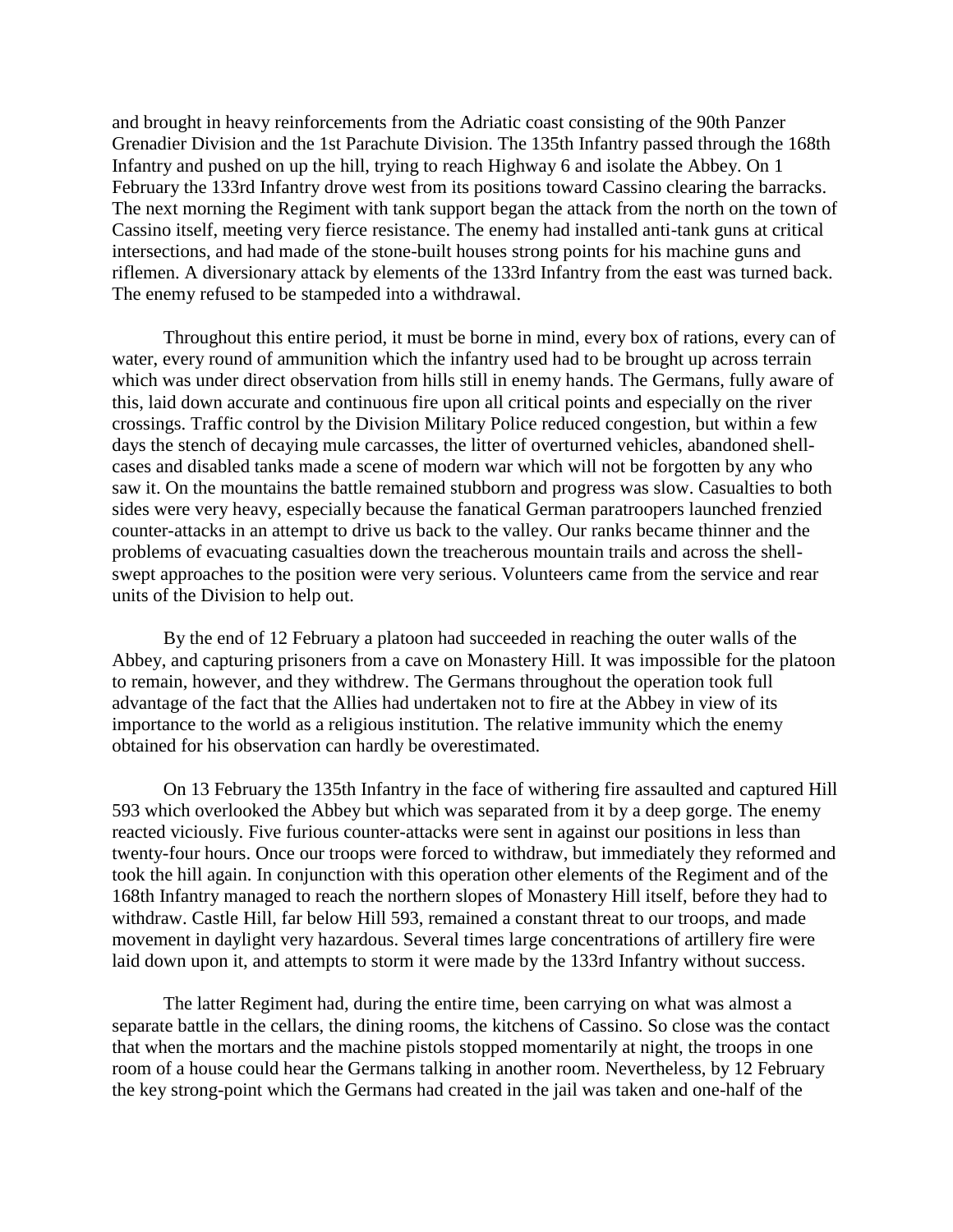town was in our hands. Infantry attacks on each city block were assisted by tanks who knocked holes in the walls of the houses through which the infantry could climb or throw grenades. Enemy mortars and self-propelled guns a few streets away kept up a heavy counter-fire. Our field artillery and dive bombers attempted to smother them with massed fire but the piles of rubble only increased the protection for the Germans. The town and castle of Cassino crumbled into stinking ruins.

 The 34th Division, when it had made its first assault on the Gustav Line, was already tired and under-strength from its brilliant series of advances which crushed-in the ring of delaying positions from S. Vittore to Cassino. By now, after three weeks of constant fire, repeated attacks and counter-attacks, often seemingly endless nights on the bare rock of the mountain with no protection against the furies of the rain, wind, and snow, after intolerable hardships, our troops had reached the limits of human endurance. Their numbers were so reduced that every time a man was carried off the hill by aidmen a gap was left in our lines. In spite of the most devoted support which our artillery and tanks could give to the infantry, very little useful help could reach the men in the foxholes whose chief weapons in this fighting were the hand grenade, the tommy gun, and the bayonet.

 The 34th Division had made a serious dent in the Gustav Line. It was now time for fresh troops to take up the fight at the point our troops had reached.

 On 14 February elements of the British 4th Indian Division took over positions held by the 135th and 168th Infantry Regiments on Hill 593 and on the other hills overlooking Cassino. Some of our men had stuck it out so long and had suffered so much that they had to be lifted bodily out of their holes. The sadly depleted Regiments went to S. Angelo d'Alife for rest.

 The 133rd Infantry remained in the town of Cassino for a few more days grimly registering its gains of a room here, half a house there, still opposed by the toughest enemy resistance. They had the unforgettable experience of seeing the Abbey blotted out by hundreds of American bombers on the day after the 34th Division relinquished command of the sector.

 The battle of Cassino was a failure. The Division had failed to take its objectives. The German paratroopers had succeeded in blocking the best efforts of our troops to advance. Yet for those who were there and who knew the difficulties of the assault, the tremendous strength of the German fortifications - to those men, Cassino was the outstanding achievement in the Division's history.

 It is too early [written in late 1944] to even attempt a final judgement on what the 34th did. But it is a matter of record that the troops who relieved us, in spite of the most rigorous air support, lost some of the ground which our troops gave to them. It is a matter of record that successive attacks by troops several times as numerous as we also failed to capture the fortress.

 It is history that when the Allied attack finally achieved its goal no less than five divisions were required to finish the task which the 34th had so gallantly begun and so nearly completed. [The ruins of the Abbey were entered at 10:30 a.m. on 18 May by the II Polish Corps.]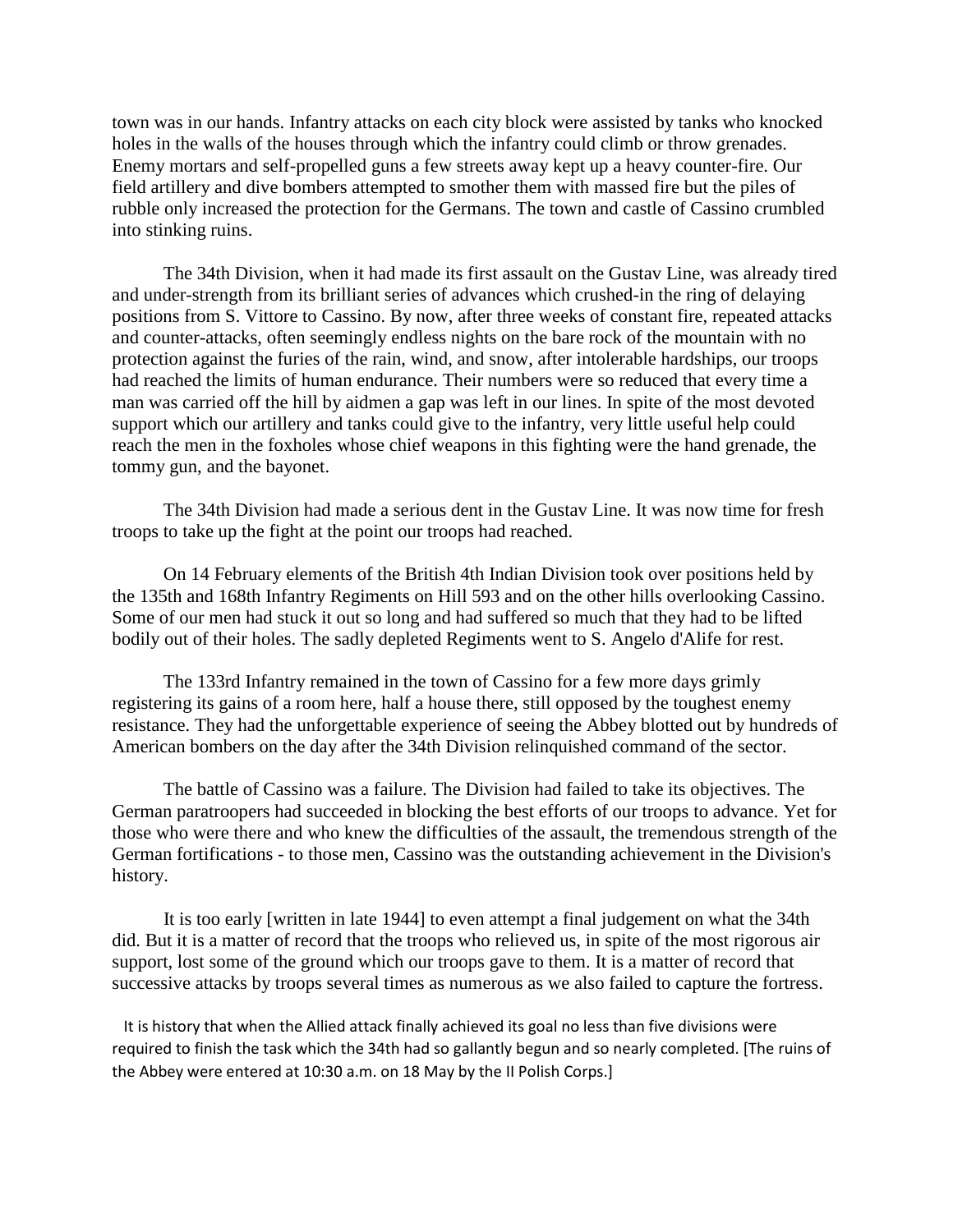#### Chapter XIV • ANZIO • Waiting

 At S. Angelo d'Alife little could be done during the first few days out of the line except to rest and recover the strength which had been expended so freely on the Cassino hills. Within a few days the Division was directed to move to a new area at S. Giorgio near Benevento, where the Division first went into action in Italy. At this place some progress was made to fill the decimated ranks of the infantry since the 2nd Battalion, 133rd Infantry, released from its guard duty at Allied Force Headquarters, rejoined the Division, fresh and at full strength.

 On 11 March the Division was ordered to prepare to move by sea to the Anzio Beachhead, by now a legendary place where hard-pressed Allied troops had just succeeded in holding off determined enemy counter-offensives.

 The 34th was still understrength. A bare few days before embarkation, which began 17 March, large numbers of replacements were received, creating a problem for the three Regiments who were faced with the possibility of heavy action before efficient teamwork could be built up. Between 17 and 25 March, 2 LSTs made a journey each night from Naples to the tiny harbor of Anzio. The 168th Infantry, marching straight off the transports, closed in an assembly area in the right sector of the beachhead, and immediately began relief of elements of the 3rd Infantry Division. The 135th Infantry followed suit a few days later while the 133rd Infantry remained in Division reserve.

 The beachhead at Anzio was a place unique in the experience of the 34th Division. A small piece of flat land measuring less that ten miles at its widest point and no more than eight miles deep, heavily cultivated and criss-crossed with canals and drainage ditches - these few square miles were so congested with troops and equipment that at times it seemed impossible to find a vacant place to dig a hole or pitch a puptent. For this reason the bulk of the Division's transportation was left behind at Naples where it was used to bring up supplies from the ports and dumps to the forward areas of the southern front in preparation for the gigantic Spring offensive which was even then in an advanced stage of planning.

 At Anzio the 34th learned a new type of warfare. They learned that the enemy, from the hills overlooking the beachhead, could see everything that went on in our sector during the daylight. They learned to dig into the sides of the ditches and stream beds and to remain under cover during the day, coming out at night to stretch their legs and to keep watch against the everpresent possibility of a German attack. The infantry learned the routine of manning defensive positions, posting guards, making patrols, and being relieved. The artillery perfected the shattering technique of coordinated artillery fire in which the shells of hundreds of guns arrived on their target at the same instant. The Signal Company operated its scores of miles of telephone wires, learned to lay its lines away from the most likely objectives of German artillery fire, to dig in all their switchboards, and to provide for alternative channels of communication. The engineers learned the difficulty of laying barbed wire entanglements and minefields at night, under cover of infantry patrols. The entire Division shared the same life in damp and dismal holes, under a constant hammering from German artillery and aircraft.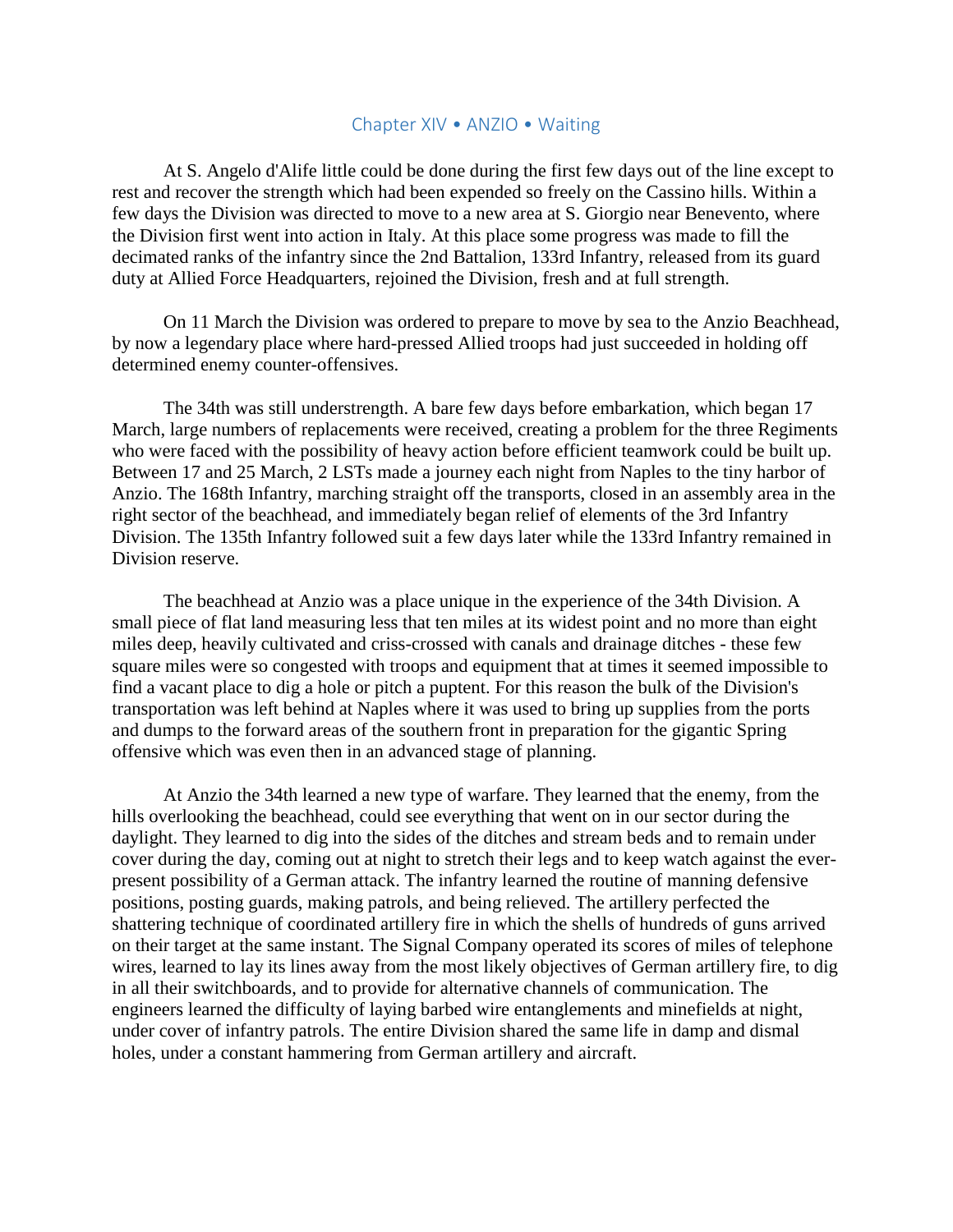When the Division arrived at the beachhead, the enemy had just failed in two concerted attempts to drive the Allies into the sea, and no one could be sure that they would not try a third time. On the front of the 34th Division, the enemy units consisted of the 362nd Infantry Division, a recently-formed organization who were not outstandingly good, but who maintained a high standard of alertness in their defense. After a time it became apparent that the Germans had abandoned the offensive, and the 34th conducted a series of well-coordinated raids to secure information on enemy units, on their tactics and their defensive positions. Never before had the agencies used to collect information about the Germans worked so well together. Aerial photographs, interpreted at headquarters only a few hours after they had been taken, were used to pinpoint enemy weapon positions. Prisoners taken by the infantry were carefully questioned for facts about enemy tactics, supply, and other matters. The artillery staffs built up a complete picture of the opposing gun lay-out, and after almost two months of hard work our knowledge of the enemy opposite us was complete and accurate almost to the last detail. During this period, also, our own troops had been relieved by turns, and as each unit passed into reserve, it went to a training school where veterans could pass on the benefit of their experience to the large numbers of fresh replacements. At no time did the Division delude itself with the idea that the current defensive phase was anything but temporary. No one, especially as the beachhead became more and more crowded with the steady influx of troops and supplies, had any desire to remain a sitting target for the Germans any longer than was necessary. All day and all night the German artillery shot harassing fires at our dumps, our forward positions, and our supply lines. It was difficult for them to miss - so congested was the area. At night their artillery program was stepped up to take advantage of the fact that the traffic on the roads increased since we could only move supplies at night.

 On 11 May, when the main attack on the southern front jumped off, everyone on the beachhead was tense. All in the Division knew that if this drive succeeded the time when the beachhead would have a land link with the remainder of the Army was not far distant. The planning staffs had worked hard to prepare for the breakout from the beachhead. The troops had trained and rehearsed their part in detail. No longer were we to be on the defensive. Instead, if all went well, the Allied beachhead force would play a crucial part in the encirclement of the right wing of the German troops as they fell back up the boot of Italy in the face of the drive from the south.

# Chapter XV • THE BREAKOUT - ROME - CIVITAVECCHIA • Chasing

 At 0630 hours on the morning of 23 May [1944] the great sortie from the beachhead smashed into action. The mission of the 34th Division was to hold the perimeter and allow the assaulting elements of the 1st Armored Division on the left, the 3rd Infantry Division in the center, and the 1st Special Service Force on the right to pass through them and to pierce the German defense line. However, the 135th Infantry was attached to the 1st Armored Division for this operation, while the 133rd Infantry stood by to support the Special Service Force. Preceded by a fifteen-minute artillery preparation, fiercer than anything seen before, the Americans hit the unfortunate 362nd Infantry Division such a blow that it reeled back in confusion. Within a few hours the enemy's forward positions were over-run and hundreds of prisoners of war were on their way to our PW cages. On the left, the 135th Infantry with the Armored Division had made excellent progress and had crossed the railway embankment which formed a major feature of the German defense line. On the right, the 133rd Infantry rushed to the sector of the Special Service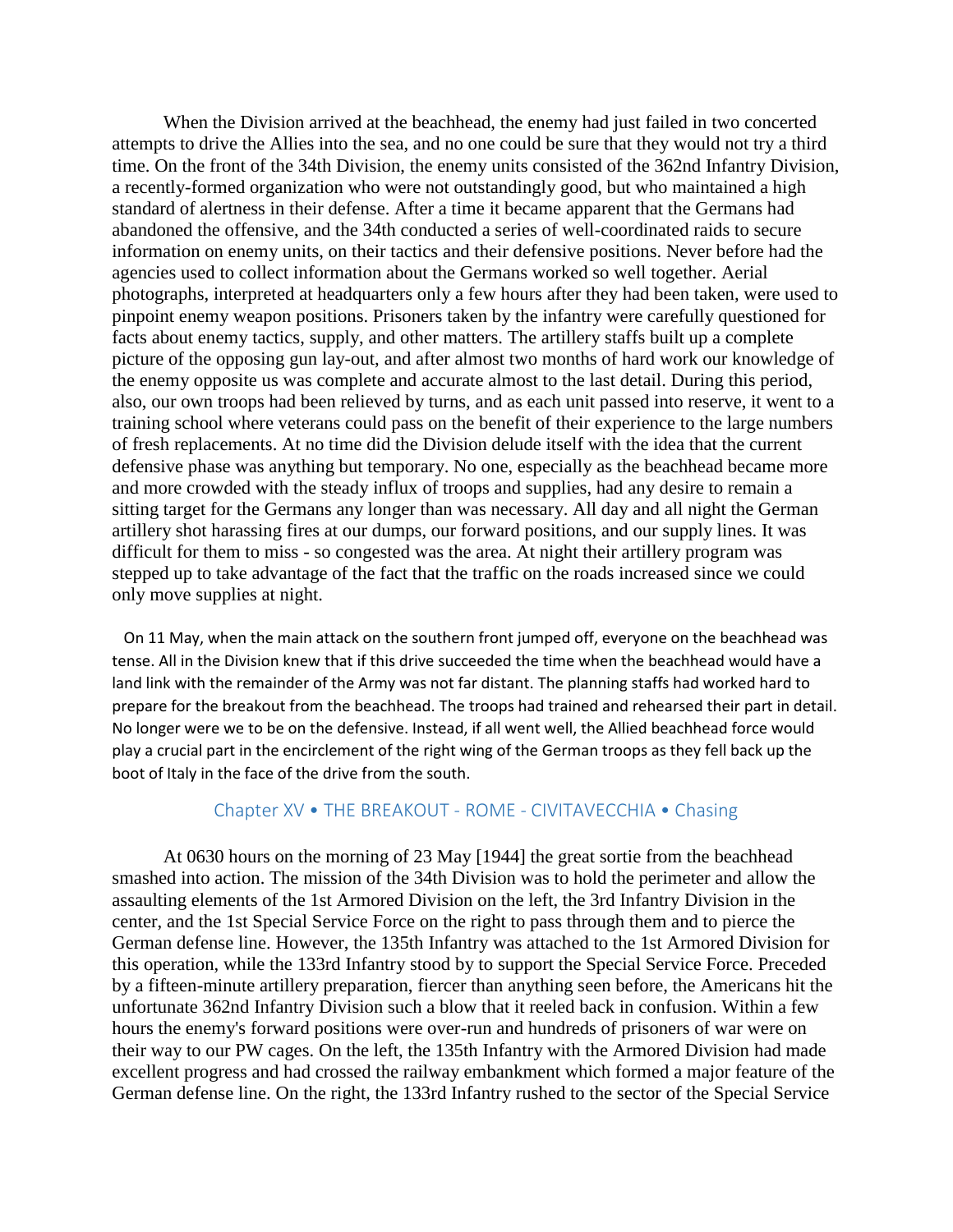Force, whose initial attack to cut Highway 7 had been thrown back, and restored the situation by an assault in the face of severe opposition from infantry and tanks to cut the highway and the railway southeast of the key road junction of Cisterna. While resistance in this town continued for some time from the cellars and ruined buildings, the success of the breakout was evident. The 362nd Infantry Division within three days had been virtually annihilated as an organized fighting force. The 34th Infantry Division reformed and prepared to exploit this triumph.

 The 168th Infantry moved to the west, the 133rd Infantry, returning from its foray, moved up to the left of the 168th, and both Regiments formed up for a concerted push to the northwest. On 25 May the 135th Infantry, relieved of attachment to the Armored Division after a magnificent performance, moved into 34th Division reserve. At dawn on 26 May our troops made rapid progress which continued until late on 27 May when stiff enemy resistance was met along a line approximately 1000 yards short of the railroad between Lanuvio and Velletri. It had long been known that the Germans had prepared a strong defense line in this area. Bunkers and mortar positions had been dug into the north face of the railway embankment while machine gun and rifle emplacements were hastily completed by the retreating German troops as they occupied their defenses. Further, the village of Villa Crocetta had been turned into a fortress containing over a battalion of infantry, reinforced with tanks and self-propelled guns.

 The Germans in the face of our fierce attack succeeded in maintaining their positions. We committed the 135th Infantry from reserve to the left flank of the Division. Even the 109th Engineer Battalion was sent into the line as infantry. Nothing was held back. Rome was the goal - all or nothing. Finally on 2 June, with the town of Velletri captured and his line in danger of encirclement, the enemy suddenly gave way. His units, patched-up remnants of the troops who had borne the shock of the breakout from the beachhead, had fought surprisingly well. The German High Command had used every effort to bolster them with replacements from the butchers, bakers, tinkers, and tailors of rear area units.

 By the morning of 3 June the enemy was in full retreat. The 100th Infantry Battalion made a very determined attack to clear a road block on Highway 7 which led to Rome. A motorized task force with infantry, tanks, tank destroyers, engineers, field artillery, and reconnaissance troops, was constituted and ordered to press on north with all speed to seize crossings of the Tiber River southwest of Rome. The Germans had honored their undertaking, to consider Rome an open city, but all the Tiber River bridges between Rome and the sea were destroyed. Our Engineers worked fast to make crossings, and within a day the entire Division had passed to the northern bank. The Germans conducted their retreat very skillfully. They lost no time in evacuating their heavy equipment, which by day and night marches, fell back, protected by a screen of motorized infantry, self-propelled guns, and engineers. In spite of the terrific toll taken by our air forces in their bombing and strafing attacks along the highways, the Germans were able to evacuate much of their materiel, and seriously impeded our advance by means of their well-executed demolitions and roadblocks.

 The 1st Armored Division and the 34th Division were given the mission of an all-out pursuit of the enemy north and northwest of Rome. During this time the 135th Infantry was reattached to the 1st Armored Division, and was pursuing the Germans north of Rome to the Viterbo airfields. The 34th Division, advancing day and night at top speed, relieving the lead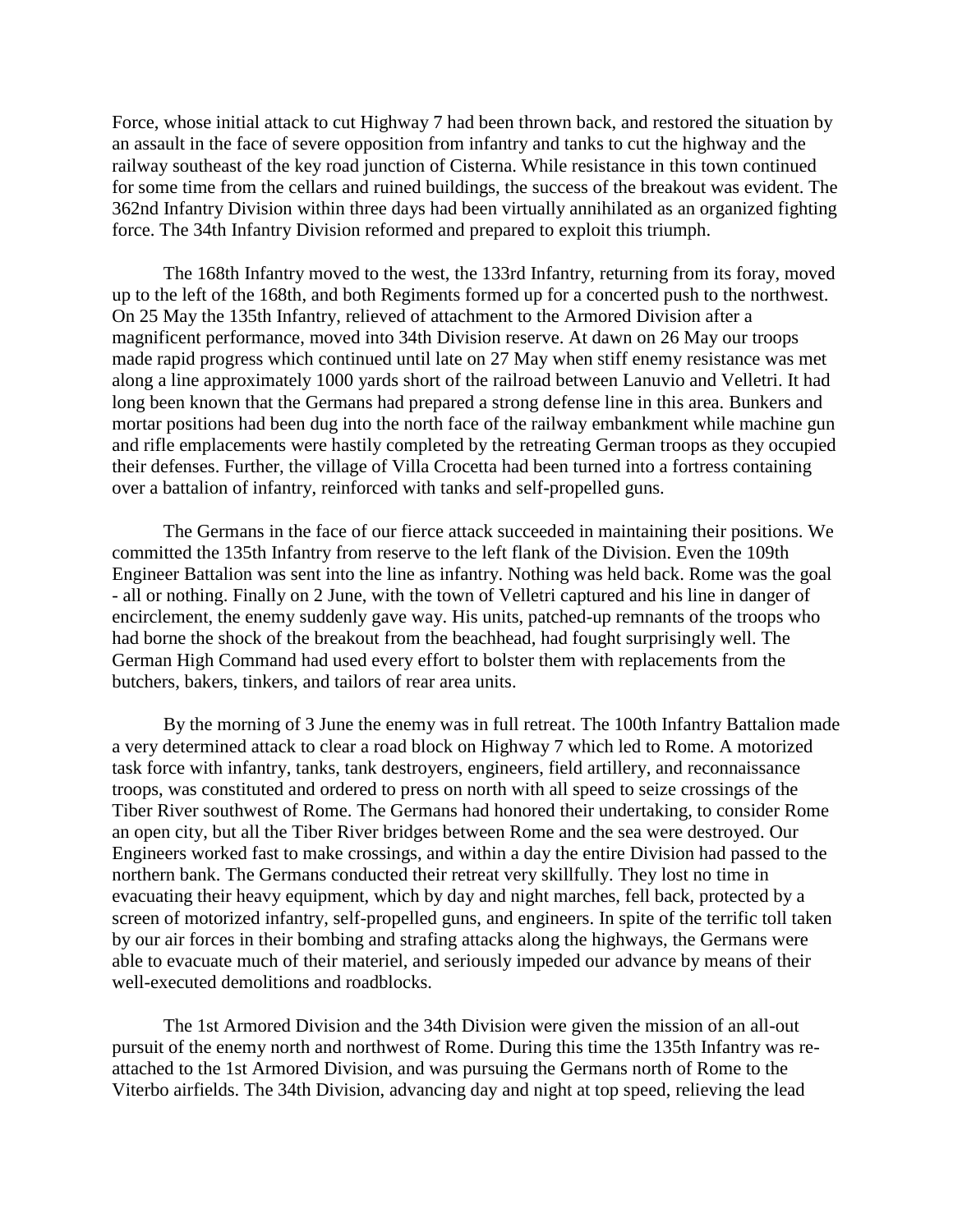battalion from time to time so as to maintain the freshness of the troops and the vigor of the pursuit, reached the town of Civitavecchia during the morning of 7 June.

 During this advance the work of the service troops was absolutely outstanding. The 34th Signal Company, whose unobtrusive efficiency had almost come to be taken for granted, now excelled [in] all its efforts by tirelessly linking the Division units by telephone and by maintaining radio contact. During the operation a few hours prior to capturing Civitavecchia the Division advanced forty-one miles, and telephone communication was continuously maintained between the Division headquarters and Corps headquarters far to the rear, as well as to the leading elements of the Division. To maintain the speed of the pursuit only those vehicles that were necessary for the job could be permitted to move on the roads. The 34th Military Police [Platoon] were given the task of controlling traffic to this end, and they rose to the occasion. The [34th] Quartermaster Company, hauling rations and gasoline from dumps far to the rear, enabled all troops to push on with the confidence that their supplies would always be maintained.

 With the capture of the port of Civitavecchia there was every indication that the German rearguards were rapidly being overtaken, for just south of the town our troops were pressed to a ridge just in time to see an important bridge along Highway 1 being blown up by the Germans.

 The chase was nearing a climax. The 133rd Infantry passed through the 168th Infantry, who had taken the port, and moved to a line of hills a few hundred yards south of the town of Tarquinia. Here the Germans had decided to attempt a stand for the first time since they relinquished their hold on Lanuvio. The troops they had chosen for this job consisted of the 40th Jaeger Regiment from the 20th German Airforce Field Division. This formation had been brought down from Denmark, passing the Normandy invasion front which had been opened only a few days before, and was rushed to Italy in an attempt to help prevent the much disorganized German Armies from being overrun. The engagement with this fresh Regiment was joined shortly after noon on 7 June. The day was warm, visibility was excellent. Our troops looking down from one ridge could see the Germans fully in the open busily digging foxholes and machine gun positions. The enemy, apparently not expecting such a vigorous chase, had not placed a strong screen of outposts to the south of their proposed line. They were wide-open. In one terrific punch the 133rd Infantry completely smashed the entire German Regiment. Within a few hours the enemy had been scattered and were retreating northward in great confusion. Prisoners from practically every company in the Regiment had been taken, and the way north was once more open. However, during the night of 8-9 June, the 361st RCT, part of the newlyarrived 91st Infantry Division, relieved the 133rd Infantry and continued the advance under the command of the 36th Infantry Division.

 The 34th Infantry Division reassembled in the vicinity of Civitavecchia and, when pressing supply needs necessitated our evacuation of the port, the Division moved on 12 June to the vicinity of Tarquinia for rest and training.

# Chapter XVI • CECINA • Scattering

 The Division spent two enjoyable weeks out of the line. The weather was fine and bivouac areas were selected on the sides of gently sloping hills overlooking the Mediterranean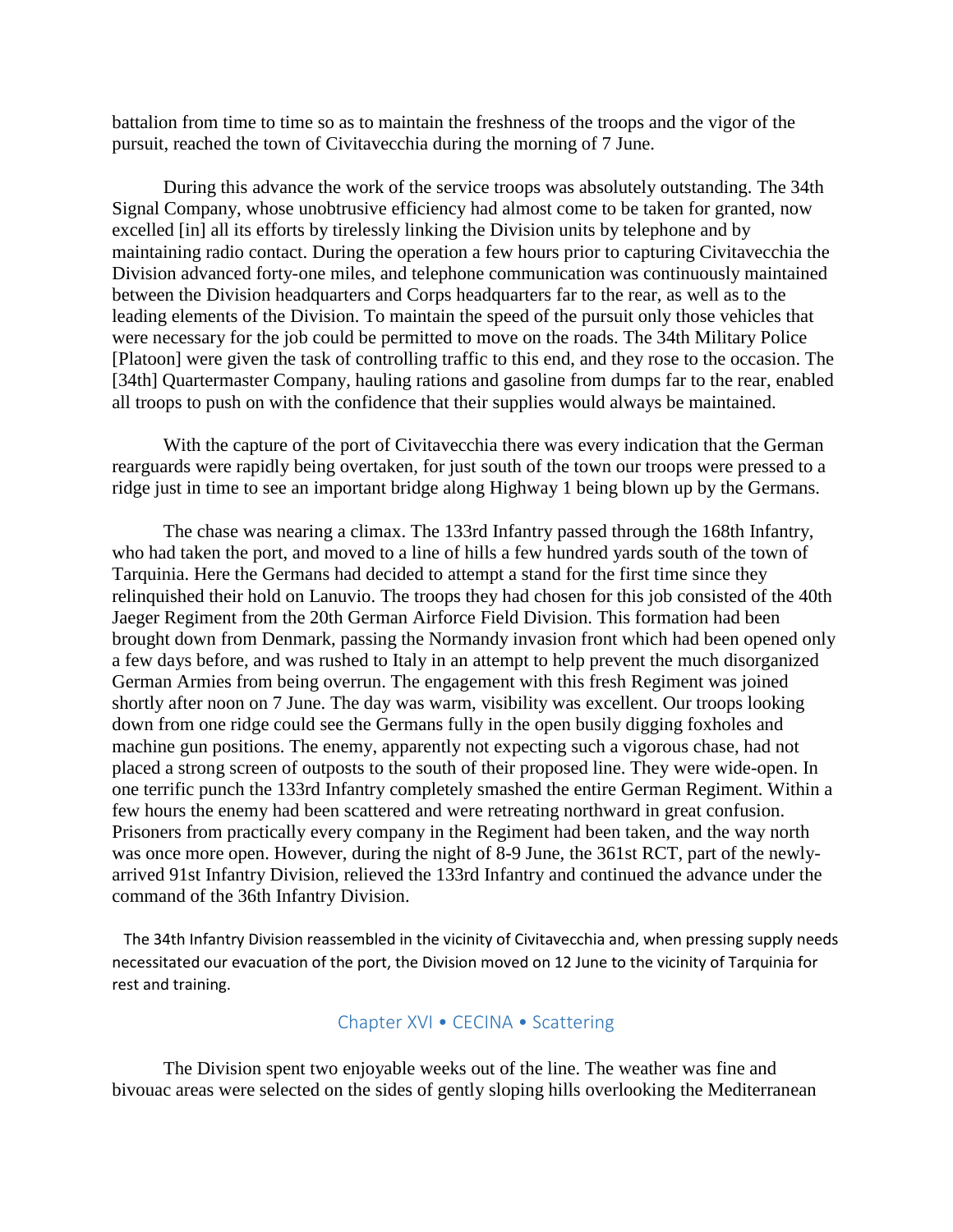coast and the busy airfields and docks which, thanks to the rapidity of our troops' advance, were already in operation. For once, fatigue was not the most critical factor in influencing the withdrawal of the 34th from the line. A certain number of replacements had to be assimilated to replace losses incurred at Lanuvio, but even more important was the job of closing together all the units which, during the hectic days of the chase, had become scattered. The 135th Infantry was relieved of its attachment to the 1st Armored Division and rejoined the 34th in the Tarquinia area.

 A very important change in the composition of the Division took place at this time. So successful had been the experimental attachment of a unit of Japanese-Americans to a first-class fighting formation that the War Department had decided to attach an entire Regimental Combat Team of Nisei to the 34th Division, thus increasing its organic strength to four full combat teams. The 442nd Regiment, together with artillery [522nd Field Artillery Battalion], medical troops [442nd Medical Detachment], and engineers [232nd Combat Engineer Company], began the shaking-down process which always come whenever one joins a new unit. The 100th Infantry Battalion, by now battle-wise combat troops, though retaining their separate identity, were assigned to the 442nd Infantry.

 On 24 June the Division began the long dusty movements by truck from Tarquinia to the front, which by then had moved many miles to the north - so far north indeed, that it was a hard job to find an assembly area close enough to the front to make a relief possible before the pursuing troops had gone too far forward again.

 On 26 June the 133rd Infantry and 442nd Infantry, the latter in their first combat assignment, passed through elements of the 36th Infantry Division just north of Piombino, and almost at once ran into an enemy delaying line which was based on the line of hills running from Suvereto to the sea. The 442nd Infantry was committed to attack Suvereto from the south. In a brilliantly executed move the 100th Infantry Battalion, by-passing the town to the east, overran an enemy battalion command post, captured a great deal of German equipment, and captured and killed a large number of enemy troops. In recognition of this outstanding performance the 100th Infantry Battalion was awarded a unit citation by the War Department.

 While this action of the 100th Battalion was being supported by the rest of the 442nd Combat Team, who moved methodically through the hills to clear Belvedere, the 133rd Infantry's advance along Highway 1, parallel to the coast, approached gradually nearer to the defile at S. Vincenzo where the road and railway run almost along the seashore. Due to the high bluffs which push out from the main mountain mass on the right of the highway, any movement which seeks to leave the road is contained within a very narrow space. The enemy took advantage of his chance and deployed a force just south of S. Vincenzo which required our troops a whole day to clear. The Division's right flank during this time was being protected by the 168th Infantry who found the going extremely difficult due to the virtual absence of roads in its mountainous sector.

 The fighting in the next few days was of a very localized nature. Lateral communications were difficult and the Regiments, after being assigned the directions in which they were to make their attacks, completed their missions more or less upon their own initiative. Castagneto was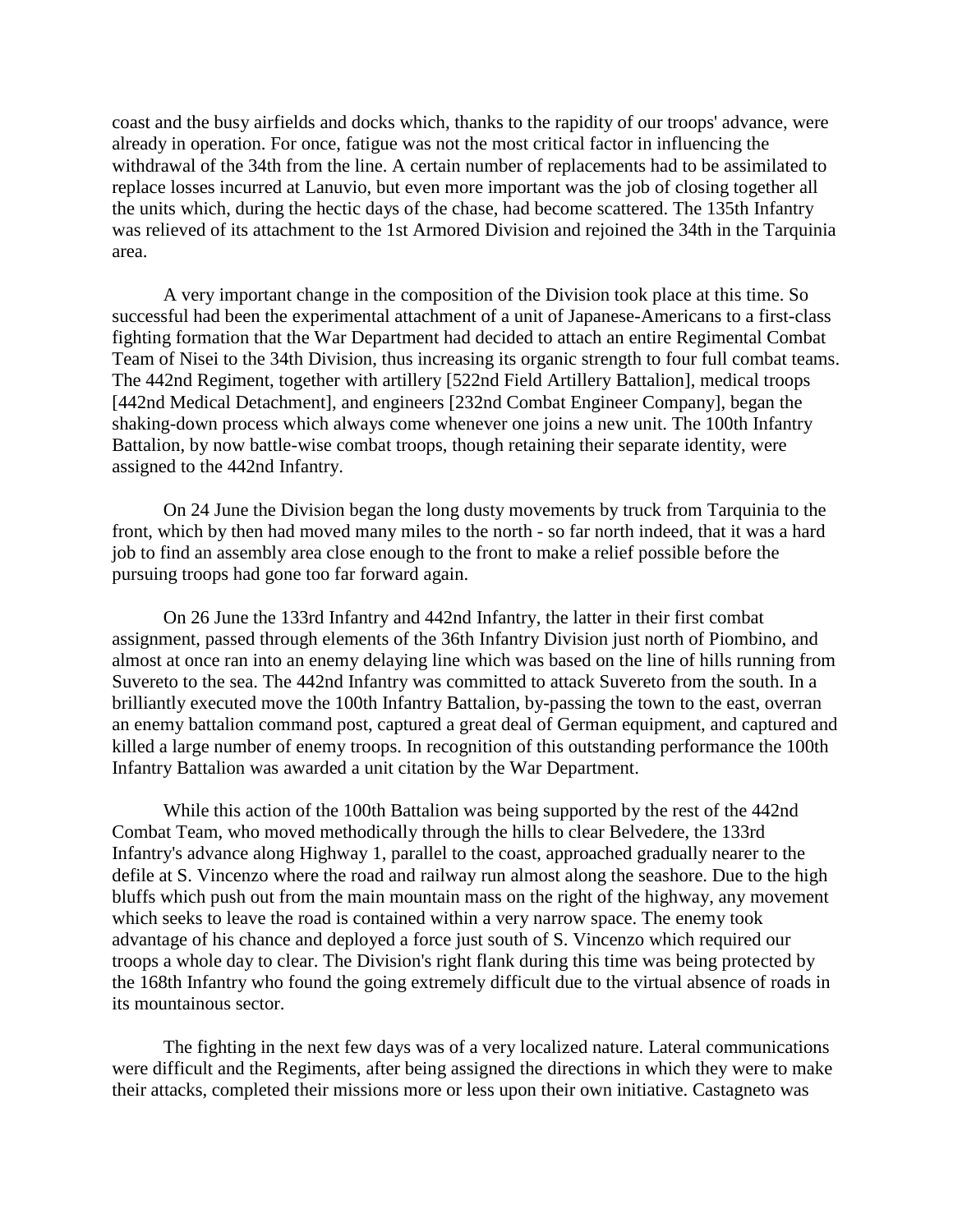cleared by the 133rd Infantry after an advance along the highway and thorough the hills to the right of it, causing the enemy very severe losses. The 442nd Infantry reached the Bolgheri River while the 168th Infantry cleared Monteverdi, during which an enemy group of battalion strength was hacked to pieces by the massed fire of all arms.

 On 29 June the 135th Infantry passed through the 442nd Infantry and the Division maintained a steady northward advance along a twenty-kilometer front. After several sharp clashes the Cecina River was reached on 30 June. At this time the 168th Infantry on the right found the going through exceptionally difficult terrain too slow for effective pursuit to be carried out. Accordingly, the troops were moved in trucks around the rear of the Division and re-entered the line preparatory to advancing north across the Cecina River to seize the town of Riparbella. The Cecina River was not a formidable barrier, consisting of a shallow stream running in a wide bed with many scattered banks of shale. A valuable enemy field order taken off a German prisoner disclosed that the enemy had retired to the north of the Cecina River and was going to delay our crossing for as long as possible. The German units consisted of the 16th SS Reconnaissance Battalion on the coast, while further inland was deployed the 19th German Airforce Field Division which had under its control a number of Turkoman troops from the 162nd Infantry Division (which had been very severely handled during the advances of the preceding few weeks). The enemy command had become so alarmed at the way in which their units were being scattered and confused by our thrust, that they had instituted a system of straggler patrols in their rear areas to seize any unfortunate German who did not seem to be doing anything, placed him, with others in the same situation, into small groups who were then committed to action.

 The crossing of the Cecina River was made along a front of almost twenty kilometers, and everywhere succeeded except in the extreme coastal zone where the SS troops defending the town of Cecina (on the south bank) put up a most stubborn resistance. The 133rd Infantry, in cooperation with the 135th Infantry on its right, made a pincers attack upon the enemy, who were decisively beaten. This was one of the sharpest actions in the history of the 133rd Infantry and also one of the most successful, for the enemy left many dead and prisoners and much equipment in our hands.

 The country through which the advance now had to move was very difficult. A series of jagged mountains separated by deep gorges and covered with forests and underbrush made communications very difficult and the supply of food and ammunition a matter of great exertion. The 135th Infantry, pinching out the 133rd Infantry, was now the left flank of the Division, while the 442nd Infantry held the center, leaving the 168th Infantry on the right.

 By 3 July a steady progress had resulted in the capture of Riparbella on the right while elements of the 135th Infantry entered Rosignano during the early evening. In this village the Germans put up a very stubborn resistance. The terrain in the area was such that it was not possible to flank the town since any attempt to do so would have exposed the encircling unit to fire from the town itself. There was nothing for it but to engage once again in the bitter house to house fighting with which the Division had become all-too-familiar during its earlier days in Italy.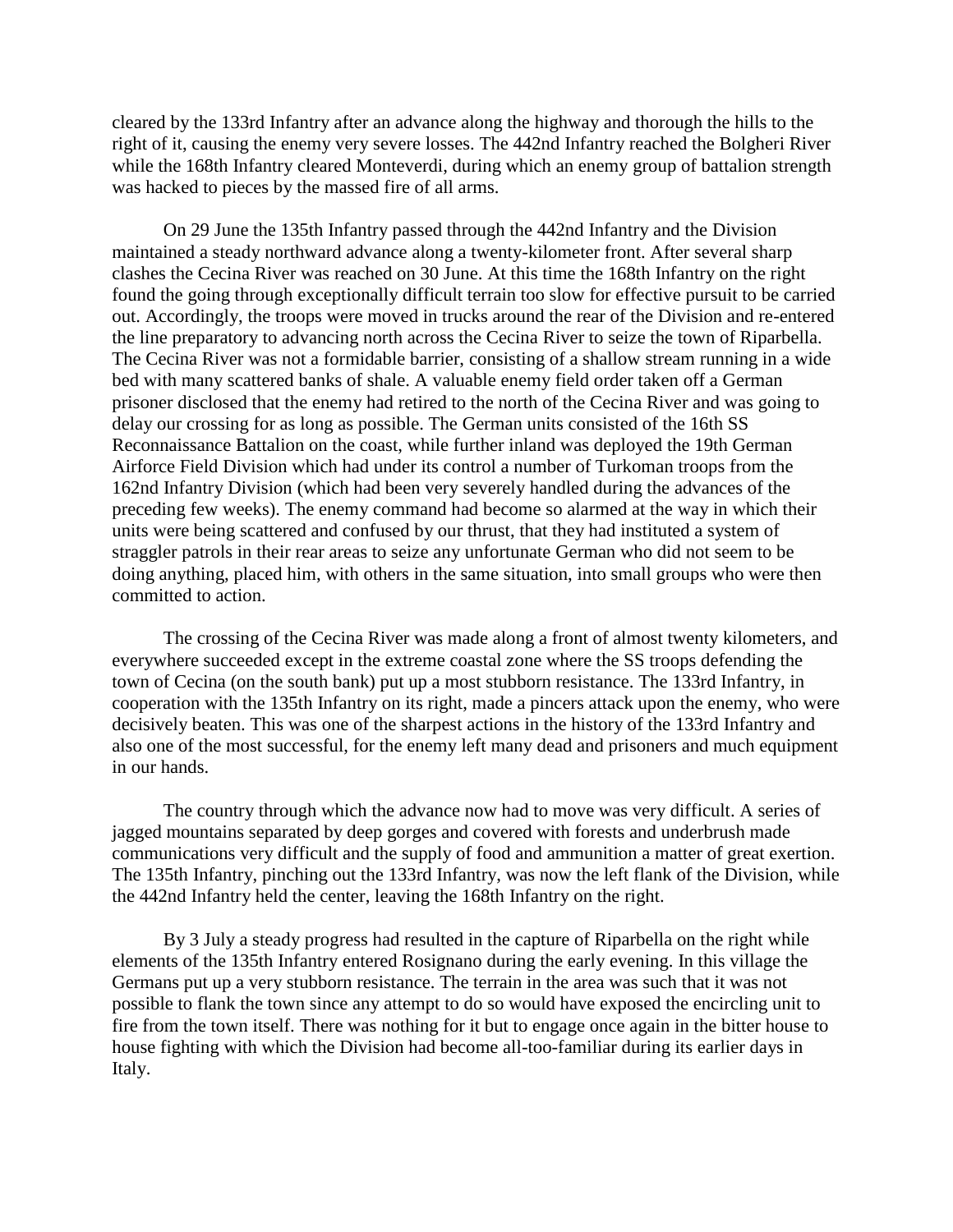On the coast little possibility existed for speed since the road at this point ran along a ledge hewn out of the mountainside where it fell in a steep slope down to the sea. All that could be done was to block Highway 1 to prevent enemy units from harassing our left flank. The 168th Infantry on the right was, during this time, surrounding and annihilating whole companies who allowed themselves to become cut off during the defense of isolated hilltops.

# Chapter XVII • LEGHORN • Slugging

 By 6 July [1944] Rosignano was cleared leaving so many enemy dead that the town was quarantined to prevent epidemics, and the 168th Infantry had closed in on Castellina, a little town in the mountains about ten kilometers further north up the twisting, narrow road from Riparbella. To the west of this town the 442nd Infantry had occupied a ridgeline covering the lateral trail connecting Rosignano with Castellina. The obstinate fighting of these past few days had seen the enemy extend the front of the 16th SS Division gradually to the east, committing the 35th SS Panzer Grenadier Regiment at the side of the 16th SS Reconnaissance Battalion, defenders of Cecina. To the east of the SS troops the 19th German Airforce Field division was in a bad way, So much so that the enemy command rushed the crack 26th Panzer Grenadier Division from the central Italian front to oppose the 34th Division and to prevent a break-through by us, which would immediately menace the port of Leghorn [Livorno] and greatly simplify our advance to the Arno River valley. On our side,too, we had received reinforcements since the 363rd Regimental Combat Team, of the 91st Infantry Division, together with tanks and tank destroyers, had been sent in on the right flank of the Division as a task force known as Brigade Ramey, after its commander. Thus the 34th Division at this time had command of no less than five Regimental Combat Teams plus other attached troops, and the Division sector was as much as thirty kilometers wide.

 During the morning of 7 July the Division received a temporary setback on its extreme right flank where the newly arrived troops of the 26th Panzer Grenadier Division counterattacked elements of the 363rd Infantry and drove them from a hill. On the same afternoon the 133rd Infantry, from reserve, closed up behind the 168th Infantry, preparatory to relieving this Regiment and entering the line of the left of the 363rd Infantry. Our intention was to make our main drive in the right Division sector and to push forward as hard as possible due north to seize the dominating ground overlooking the Arno Valley, and by-pass the town of Leghorn since it would be relatively easy for the Germans to defend this port in the extremely rugged country to the south of it.

 During 8 July the advance continued against weakening opposition in our right sector although the 135th and 442nd Infantry Regiments on the left met isolated enemy strongholds which required considerable time to reduce. The next few days were tough and strenuous and took the form of an out-and-out slugging match between two stubborn enemy divisions and the 34th. Our troops experienced almost as much trouble in overcoming the difficulties of poor communication as they did from direct German opposition. The roads, never in very good shape, were not designed for the heavy traffic we were obliged to put over them and, furthermore, the German engineers had demolished every bridge and culvert, had caused land-slides at points where the trails ran along shelves cut into sides of hills, and had blown craters in the road at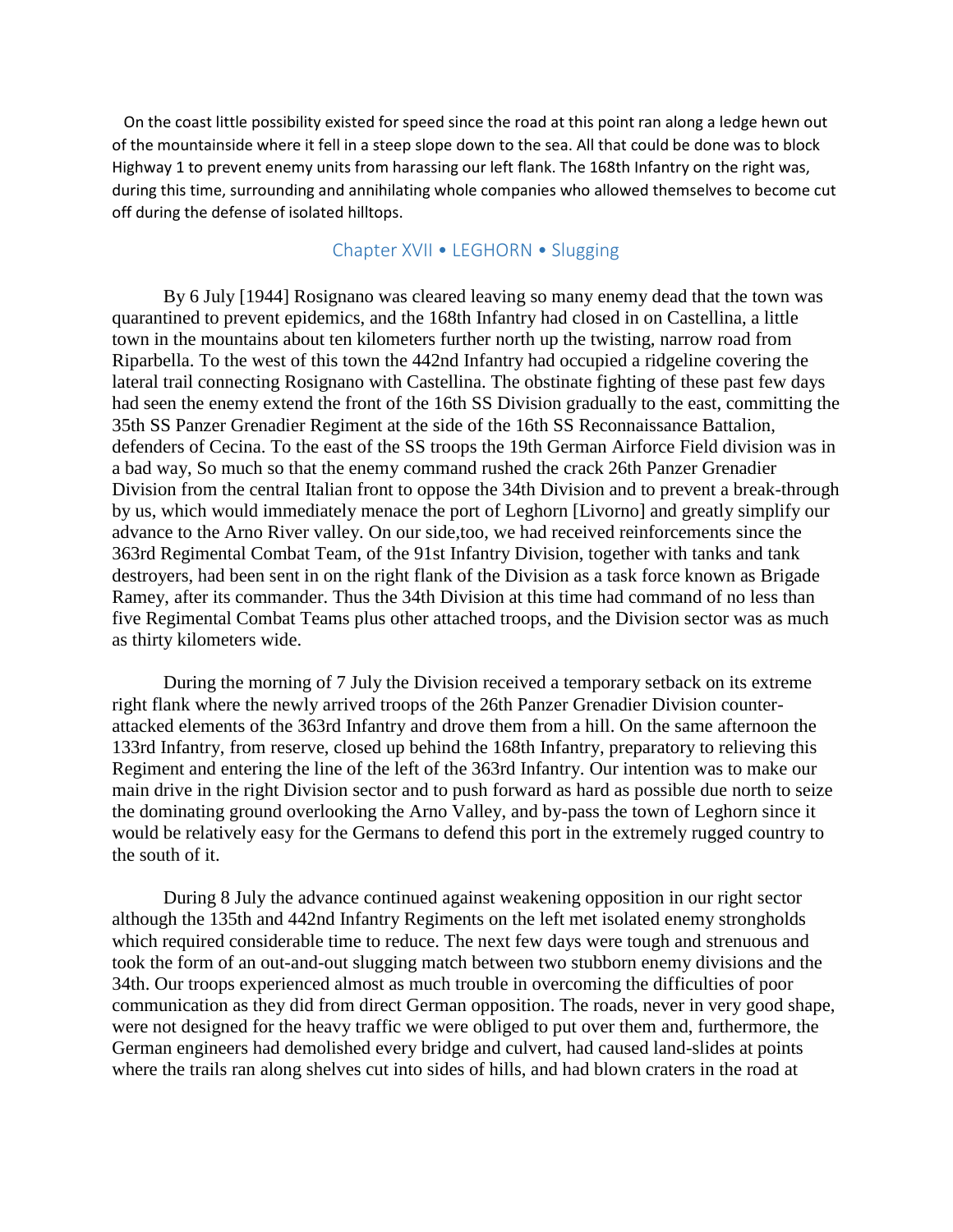awkward hairpin bends. Much toil and much time was involved in clearing the way for our supplies to move to the forward elements.

 On 12 July the 363rd Infantry came under control of its parent Division which had taken over a sector on the right of the 34th, so that on 14 July our drive was resumed with the main effort on the east and all four Regiments committed in the line. In our desire to put a maximum punch behind our right-hand Regiments a certain weakness had been accepted on the left, but this was considerably offset by the fire of anti-aircraft guns whose commander volunteered his services in support of our attack. In the face of many local counter-attacks our progress was necessarily slow, and in order to try to prevent undue fatigue on the assaulting elements frequent relief of the battalions in the line were made.

 By 17 July our troops had emerged into less hilly country and it was possible to used more armored vehicles, in support of the infantry and for flank protection. We were now within striking distance of Leghorn. Higher headquarters directed us to exert all our efforts for the capture of this place rather than pursue our original intention of first seizing control of the Arno Valley. Accordingly, the Division sent every available support to the attack of the 135th Infantry, who were slugging it out with SS troops in stubborn fighting among the hills southeast of the objective. During the night 18-19 July the 363rd Infantry was again attached to the Division and it was to this Regiment that went the honor of being the first American troops to enter the city. They did so after a rapid infantry-tank thrust, arriving at the northeastern outskirts of Leghorn during the early morning hours of 19 July. The 135th Infantry, with a determined spurt, arrived in the southeastern suburbs shortly afterward.

 In order to safeguard the prize of this great seaport it was essential to drive back German elements south of the Arno River and to prevent enemy raiding parties from trying to penetrate to the city. Strong patrols were at once pushed forward to the river line, but very few enemy were encountered and it was evident that the Germans had withdrawn the bulk of their force to the northern bank, leaving only outposts and patrols within the big loops which the Arno made in the flat land east of Pisa.

 The 34th Division temporarily set up defensive positions along the southern bank and kept close watch on the enemy posts opposite them, including the city of Pisa itself, where enemy weapons could frequently be seen shooting at us. We were unable to take adequate retaliatory action for fear of destroying some of the priceless treasures of this ancient town.

 At this time it was not known whether our halt would be short, so plans and reconnaissance were made to cross the Arno in the event we were ordered to do so. After a few days of patrolling, the 34th Division was relieved while our infantry went back to the resort town of Castiglioncello and other villages south of Leghorn for a period of rest. Certain advisers were left behind for a short time until the new men [of Task Force 45] had settled in. The artillery rejoined the Division a little later when it was seen that their fire power for the repulse of a possible enemy attack south of the river was no longer needed.

 During the static period just prior to the Division's relief, Major General Charles W. Ryder, who had led the 34th since Ireland, left the Division for a higher command [IX Corps] in